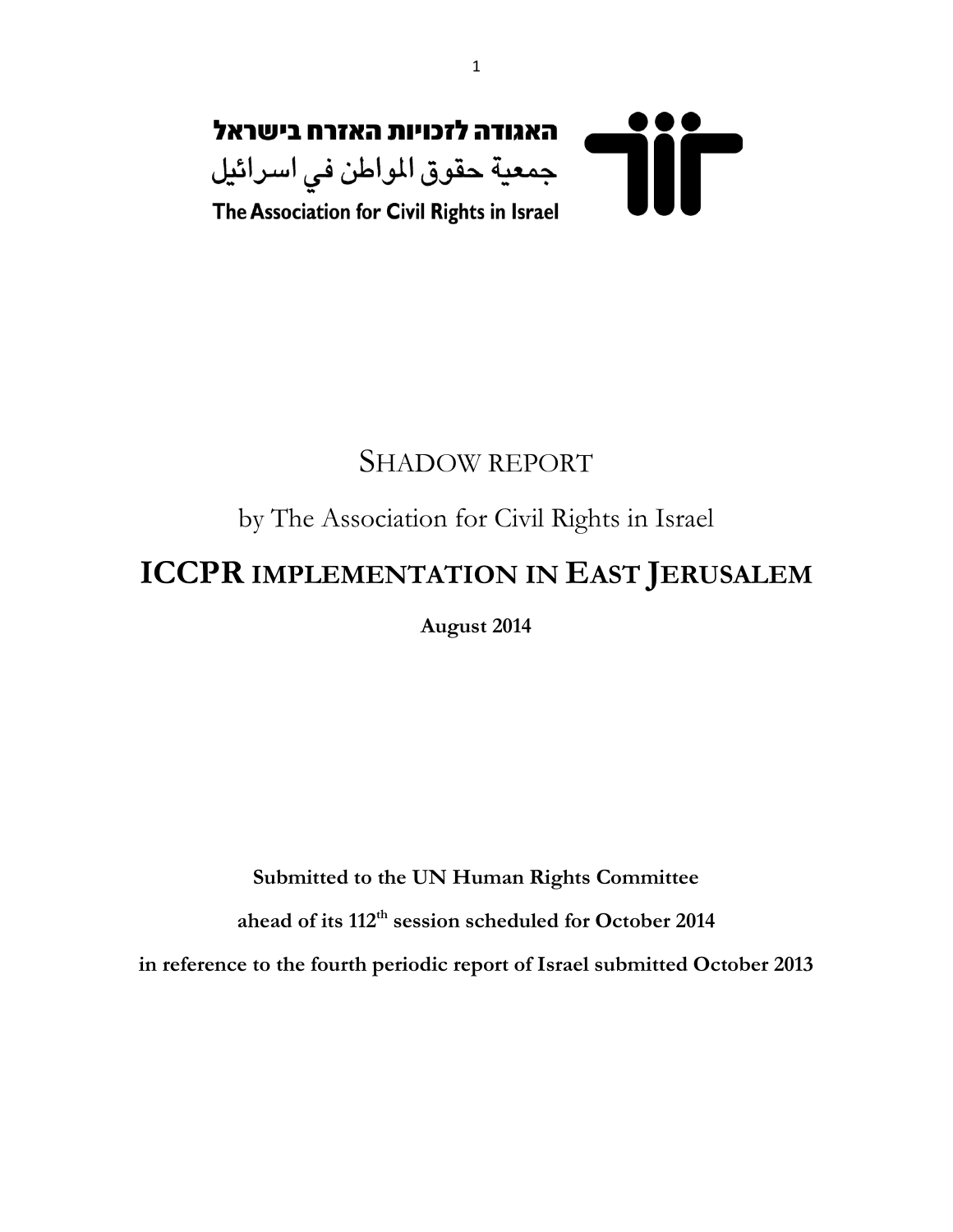## **EXECUTIVE SUMMARY**

The Association for Civil Rights in Israel (ACRI) is honored to present a report to the Human Rights Committee concerning the implementation of the ICCPR in East Jerusalem. The report focuses on two issues carrying grave violations of human rights.

The first issue concerns the situation of the Jerusalem neighborhoods cut off by the Separation Barrier. These neighborhoods had been part of Jerusalem since 1967, when its eastern boundaries were redefined by Israel. Its residents are permanent residents of Israel. A decade ago, the route of the barrier began separating these Jerusalemites from their city. Since then, entry from each neighborhood into the rest of Jerusalem is done through a single road and single checkpoint. The larger checkpoints are characterized by never-ending traffic jams. Misconduct of soldiers and of police personal and changing policies that further limit residents' movement are common in all checkpoints where Jerusalemites enter their own city. In addition to the difficulties created by the checkpoint systems, the government and municipality have nearly stopped providing services to these areas, be it regarding education, road repairs, water connections, garbage collection, and so forth. The disappearance of police presence for almost a decade has turned these areas into "no-man"s land", where crime is high and where fugitives take refuge. A 2005 government decision and several commitments made to the High Court which promised that life in these neighborhoods will go on as usual after the formation of the barrier have nearly all been disregarded by national and local authorities. Tens of thousands of residents have thus been abandoned beyond the barrier, their basic rights severely violated. The weakest segments of society – physically, financially, politically – suffer the most. No promises have been made by the government of Israel that point to a planned change in policies.

The second issue presented in the report concerns police in East Jerusalem. In light of Israel"s ongoing occupation and annexation of East Jerusalem, intense hostilities are inherent to the relations between Palestinian residents of Jerusalem and the police. In this context, police are used most often - and are viewed regularly by Palestinians - as tool to exercise Israeli control over East Jerusalem, and not as a law-enforcement body dedicated to the safety and well-being of the residents and their property. Police regularly raid Palestinian neighborhoods and arrest adults and minors, at times using physical violence and violating relevant police regulations. When Palestinians file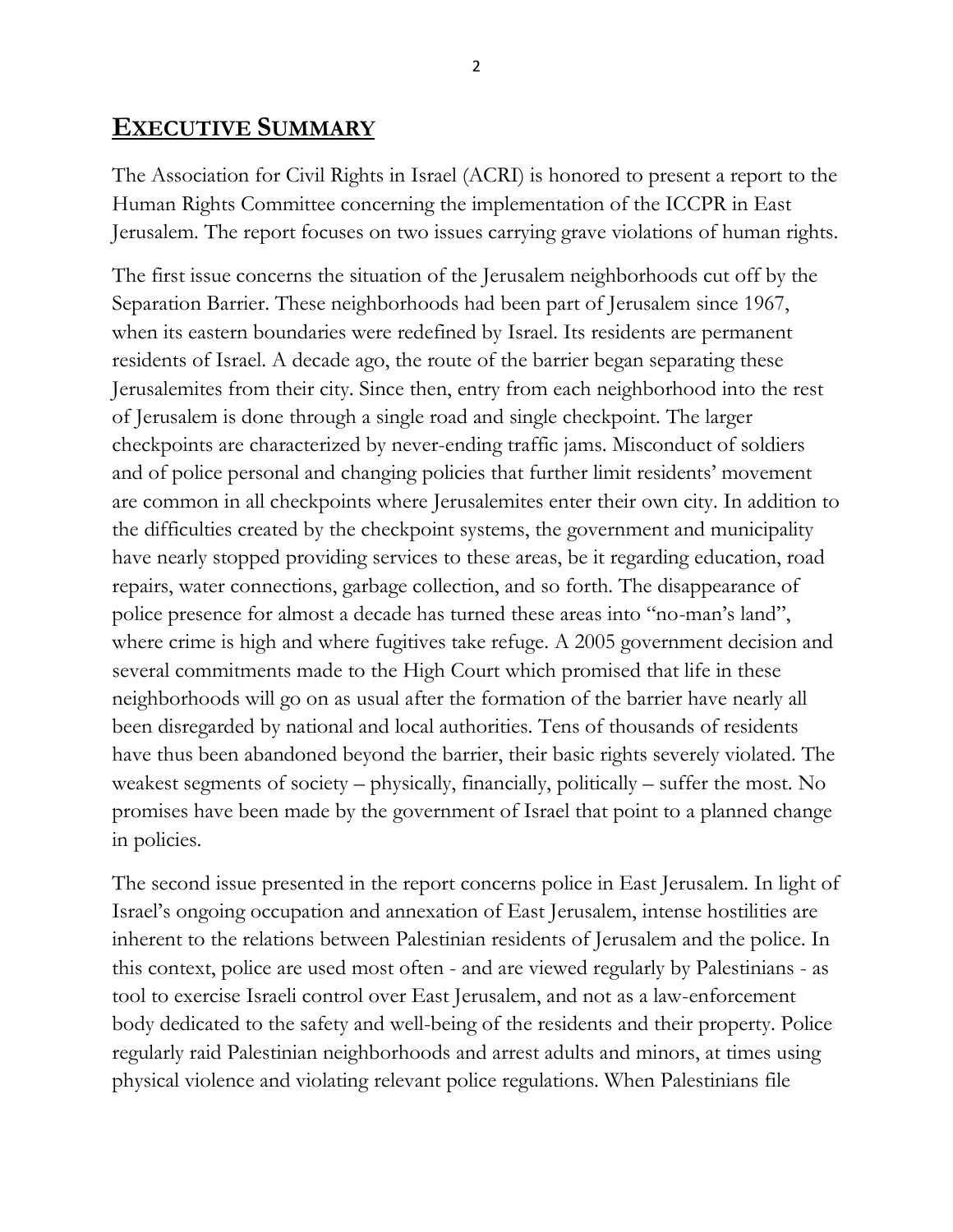complaints in such cases they are often eventually rejected by the relevant police investigation unit, even when strong evidence supports the claim such as video tapping and hospital reports. When police use face masks and wear no name tags, their identification is made impossible and accountability is lost. At times of clashes and disturbances, police use riot-control measures in a disproportionate way and not in according to regulations. For example, police shoot sponge-coated bullets at people"s faces instead of lower parts of the body as stated in police regulations. Police use teargas and "skunk liquid" excessively causing harm to people and property. This is at times done in densely populated areas of East Jerusalem where the harm to innocent people, including the elderly, the disabled and young children and babies is great. ACRI regularly collects concrete examples of such cases and brings them to the attention of the Internal Security Minister, the National Police Commander and the Jerusalem Police Chief. Yet no significant improvements on any of these issues had been documented in recent years, and in some areas, such as the use of the "skunk liquid" and the use of face masks, there has been deterioration.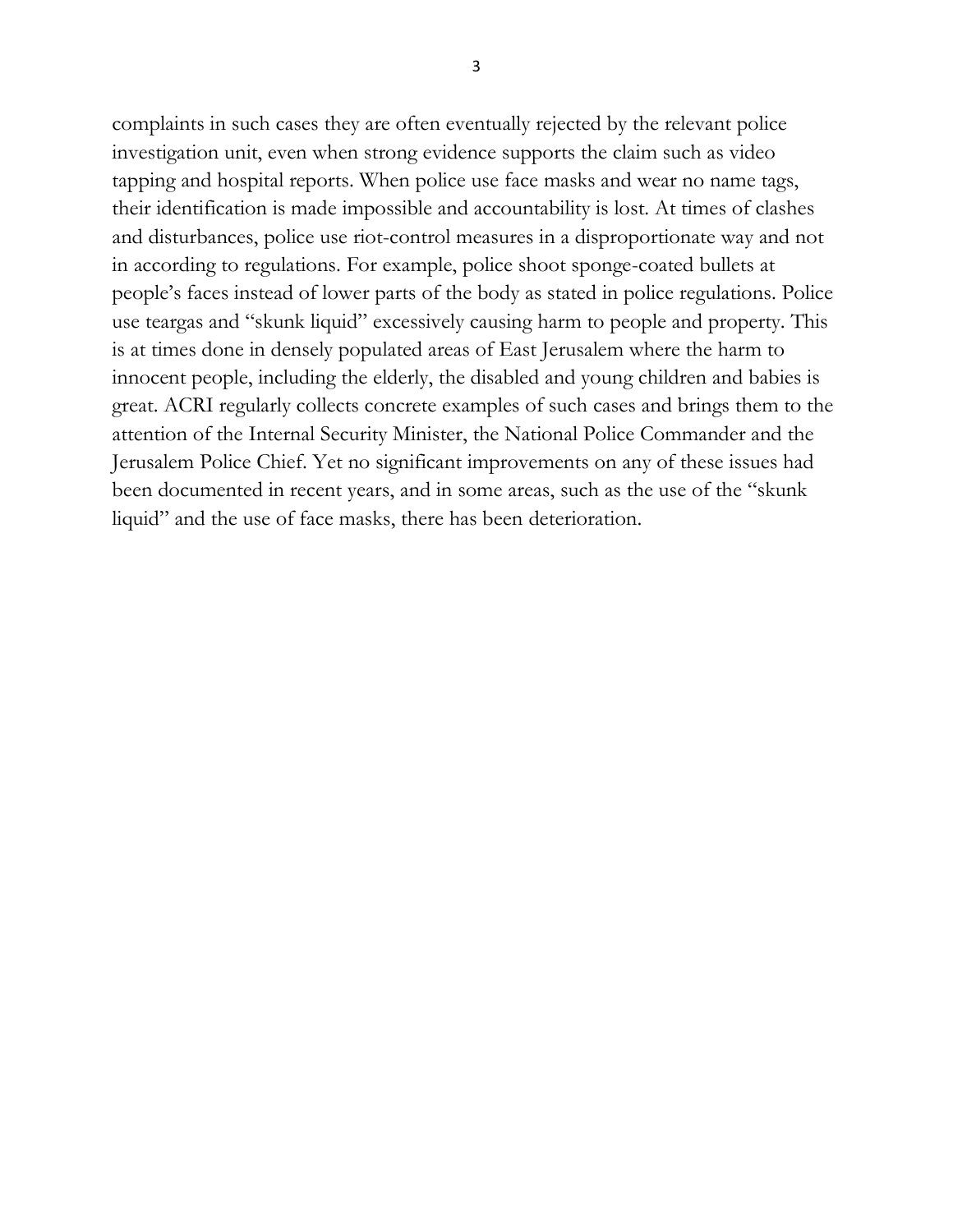## **INDEX**

| Checkpoints and freedom of movement  p. 9                                       |
|---------------------------------------------------------------------------------|
|                                                                                 |
| Planning failure and threats of demolition  p. 13                               |
|                                                                                 |
|                                                                                 |
| Ill-Treatment & Disproportionate Use of Force by Law-Enforcement Officialsp. 16 |
|                                                                                 |
|                                                                                 |
|                                                                                 |
|                                                                                 |
|                                                                                 |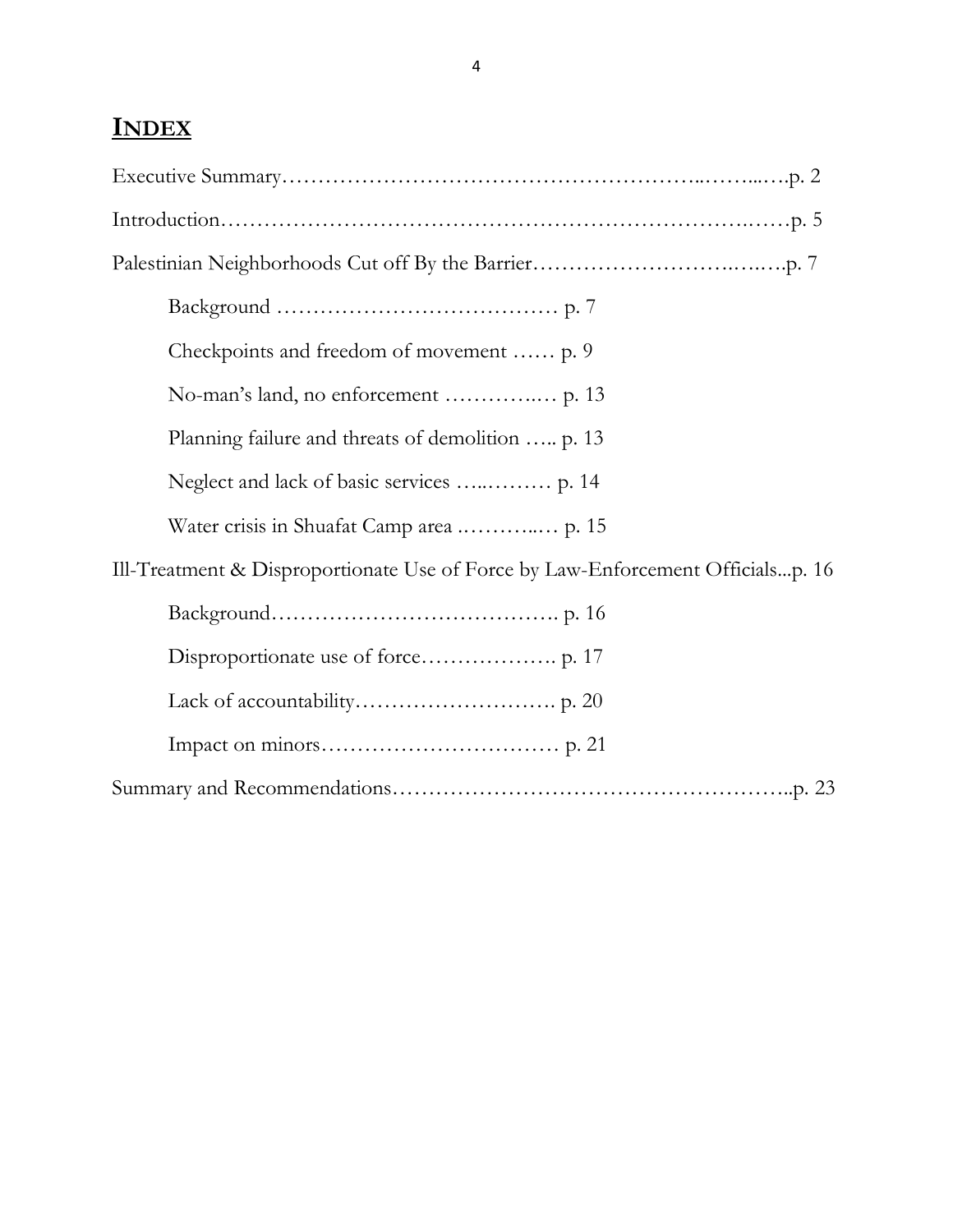## **INTRODUCTION**

The following is a shadow report by the Association for Civil Rights in Israel  $(ACRI)$ ,<sup>1</sup> referring to the fourth periodic report issued by the State of Israel on 14 October 2013 (4/Q/ISR/C/CCPR) concerning the implementation of the International Covenant on Civil and Political Rights.

Established in 1972, ACRI is Israel"s oldest and largest human rights organization and the only one dealing with the entire spectrum of rights and civil liberties issues in Israel and the Occupied Territories. An independent and non-partisan organization, ACRI's mandate is to ensure Israel's accountability and respect for human rights, by addressing violations committed by the Israeli authorities in Israel, the Occupied Territories, or elsewhere.

**We have chosen to focus this report on two issues concerning the implementation of the ICCPR in East Jerusalem, which ACRI has been following closely, and which we recognize as constituting grave and ongoing violations of human rights. The first issue concerns the situation of the Jerusalem neighborhoods cut off by the Separation Barrier, and the second concerns police conduct toward Palestinians in East Jerusalem.** Thus, the purpose of this shadow report is to offer information on these two topics concerning the State bodies" actions and policies which stand in violation of the ICCPR.

The organization"s East Jerusalem Project works to challenge and change policies by local and national Israeli authorities which violate human rights of Palestinians in Jerusalem. Our ongoing efforts include fieldwork, legal analysis and litigation, advocacy and public outreach. The project works closely with representatives of the Palestinian community in Jerusalem and advocates Israeli officials from the Jerusalem Municipality, Parliament, and relevant ministries and government officials. ACRI submits principled petitions to the High Court of Justice on issues relating to human rights violations in East Jerusalem, and when relevant also petitions the Jerusalem District Court.

The legal framework within which we work is a complex one. In June 1967, an area that was known thereafter as "East Jerusalem" was annexed by the Government of

 $\overline{a}$ <sup>1</sup> For the purpose of contacting ACRI please email Steven Beck, Director of the International Department, at [steven@acri.org.il.](mailto:steven@acri.org.il) Further details about the organization can be found on ACRI's website in English [www.acri.org.il/en.](http://www.acri.org.il/en)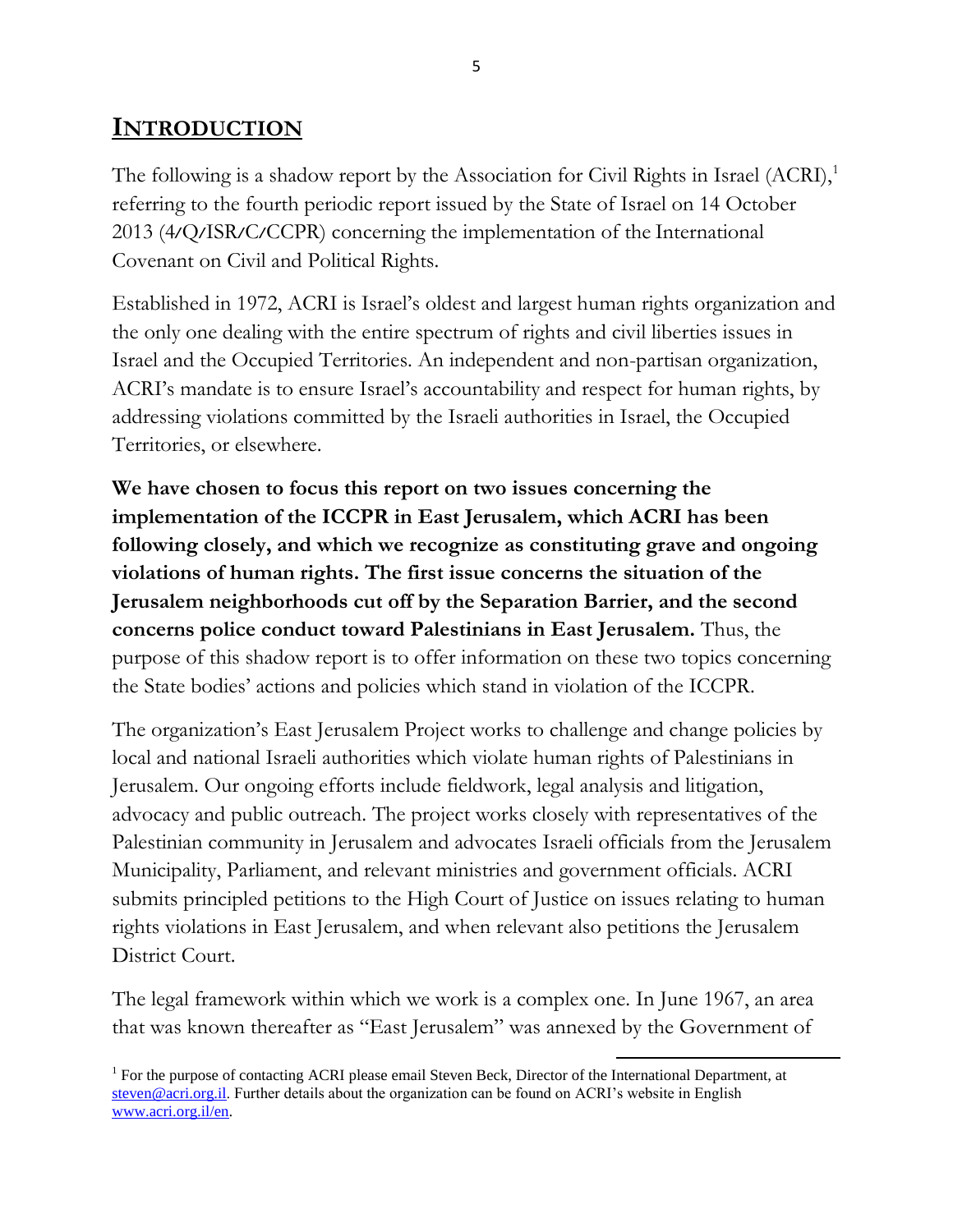Israel, in violation of international law, and its residents given a permanent residency status in Israel. Since then, Israeli law had been applied in this area, yet through policies that have repeatedly discriminated against Palestinians in favor of Jewish-Israelis. ACRI"s position is that the annexation is not legal, yet given that the authorities operate in the area by way of the Israeli law, and given the residency status of Palestinian Jerusalemites, ACRI too uses both Israeli law and international law as the legal frameworks through which to advance human rights of Palestinians in Jerusalem. While international law applies to protect all Palestinians living in the Jerusalem area at large, Israeli law is applied only in regards to those living within the municipal borders of the city as defined by Israel and holding a permanent residency status. Therefore ACRI"s East Jerusalem project focuses on life and human rights within those borders.

For the purpose of this report, we had not carried out a new examination of these issues, but rather used existing materials and research conducted by ACRI in 2014 and in recent years. Our field researcher collects eyewitness accounts and relevant evidence from Palestinians across East Jerusalem, and especially from Palestinian representatives through their local neighborhood committees. At times, media publications are the lead to a specific event, yet ACRI does not rely on media publications but rather sends its staff to conduct relevant research.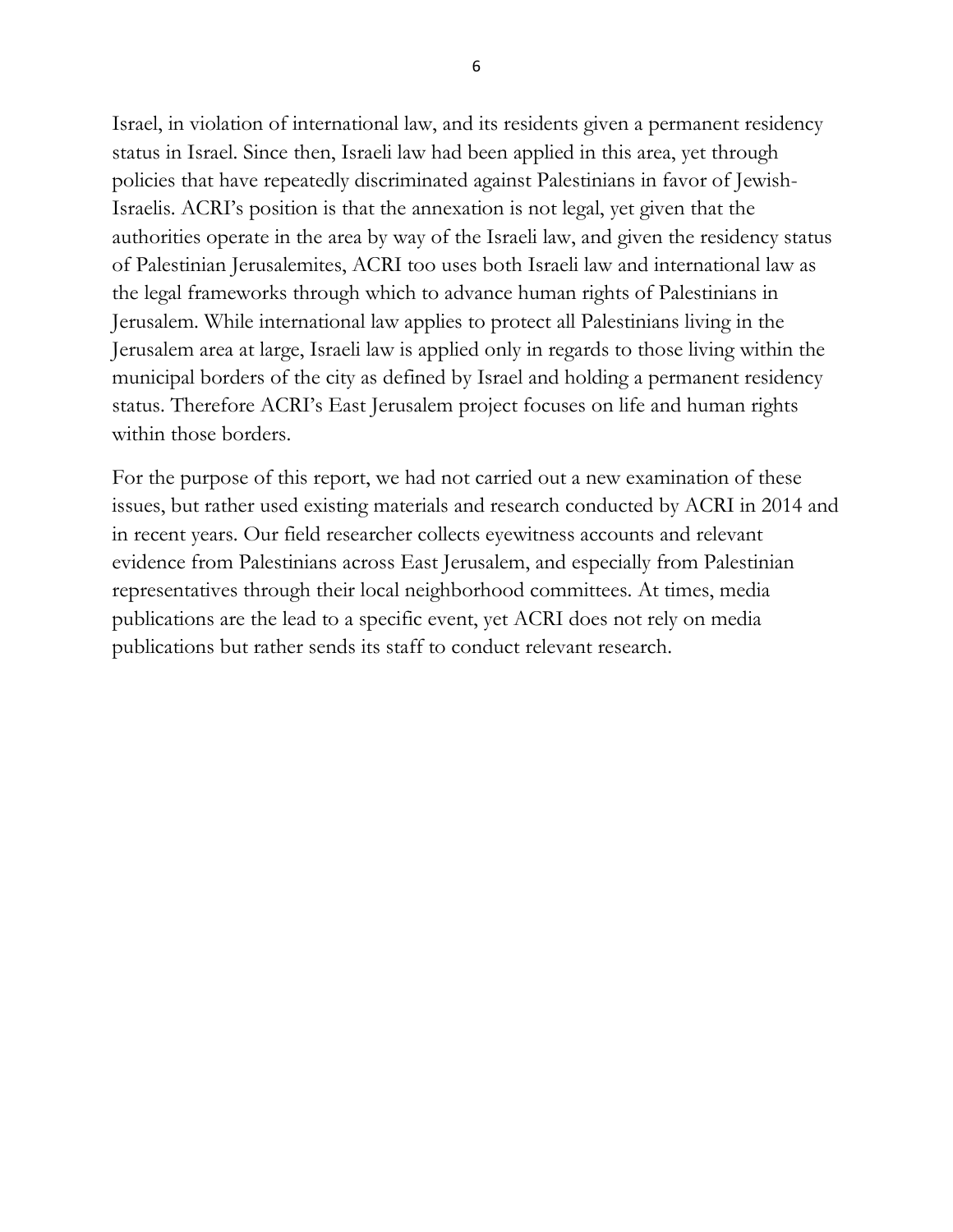## **PALESTINIAN NEIGHBORHOODS CUT OFF BY THE BARRIER**

#### **Question 6d, Question 9, and Question 21** in list of issues

Topic not mentioned in State report

#### **Article 2, Article 6, and Article 12** of the ICCPR

#### **Background:**

- 1. Question 21, which relates to the Separation Barrier, enquires how Israel intends to "guarantee the right to freedom of movement and to prevent and eradicate all practices of segregation which effect the Palestinian population.". This question has great ramifications for human rights of multiple communities in the West Bank. In the context of our report here, we shall be referring to the impacts of the barrier in East Jerusalem. As mentioned earlier, the government of Israel chose to apply Israeli law in East Jerusalem in June 1967, and therefore, according to Israel itself the ICCPR should be fully implemented in this area. Yet Israel chose, unfortunately, not to answer Question 21 as far as East Jerusalem is concerned, in the framework of its fourth periodic report submitted on October 2013.
- 2. In Jerusalem, the route of the barrier diverges greatly from the two borderlines that had previously existed in the Jerusalem area. Once it diverges from the 1949-1967 border that separated Israeli Jerusalem from Jordanian Jerusalem. Known as the "Green Line", this border marks the internationally recognized borders of Israel as set by the 1949 armistice agreements. Second, the barrier diverges from the municipal boundaries of Jerusalem set by Israel when it annexed East Jerusalem shortly after the Six-Day War. The result is that in Jerusalem, some neighborhoods that have been part of annexed East Jerusalem since 1967 lay today outside of the Separation Barrier, and are separated from the rest of the city; while other areas that have been part of the militarily occupied West Bank since 1967 lay within the barrier, separated from the rest of the West Bank. As a consequence, Palestinian West Bankers who are not allowed to reside within Israel live on the "Israeli" side of the barrier, and Palestinian Jerusalemites live now on the "West Bank" side of the barrier but are still considered Jerusalemites. Thus a new de-facto border was set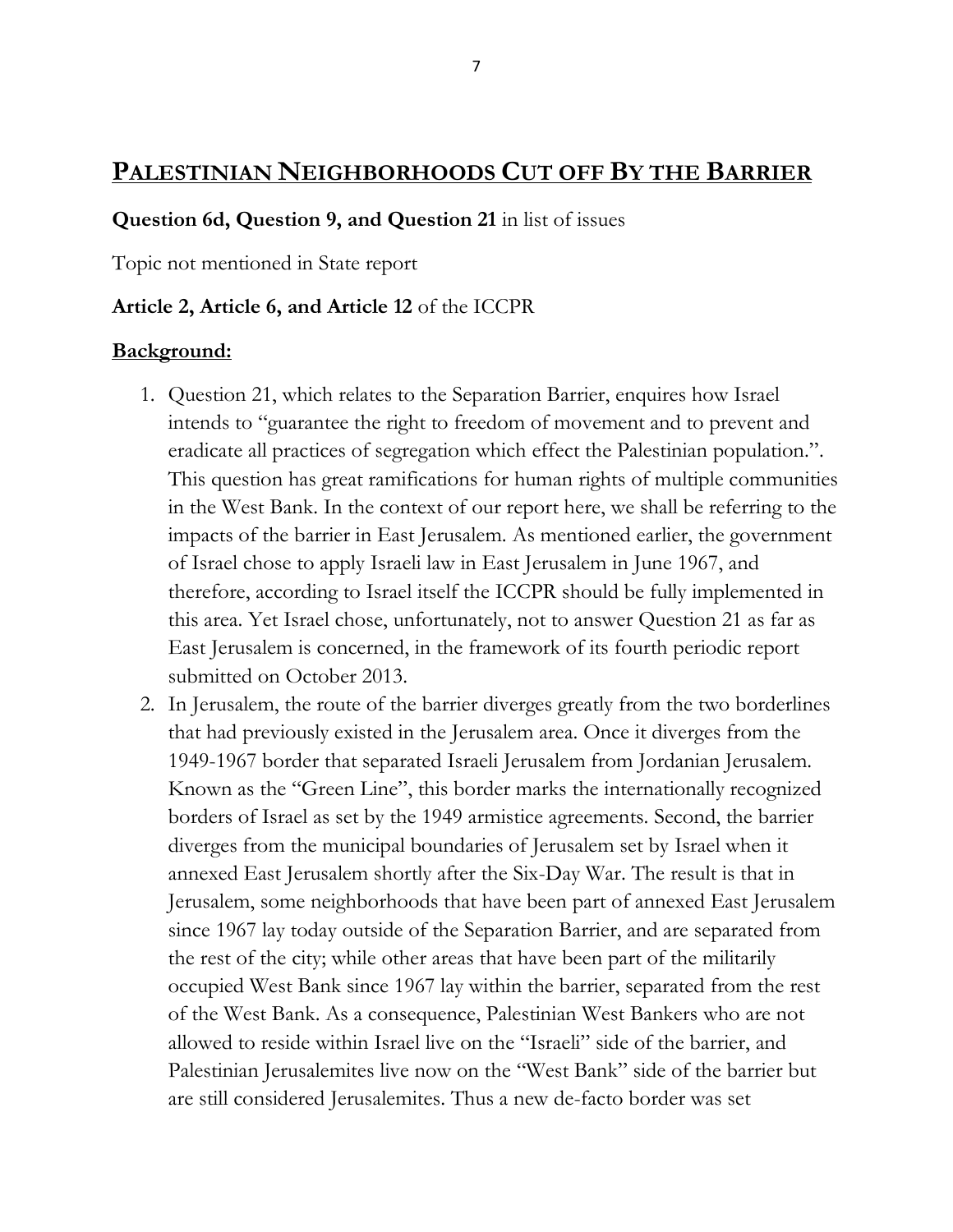unilaterally by Israel, disturbing the lives of hundreds of thousands of Palestinians. High Court petitions against the route of the barrier in Jerusalem have been rejected. In these hearings the state of Israel promised multiple time that Jerusalemites will still be able to access their city easily, and their lives would not be greatly altered. Yet this is exactly what has been taking place since.

- 3. There are several East Jerusalem neighborhoods or sub-neighborhoods within the boundaries of annexed East Jerusalem that is - which had been cut off by the barrier from the rest of the city. Residents living in these parts suffer from two main problems: Restrictions on freedom of movement, and a severe lack of services and development. Both constitute violations of the ICCPR, as will be detailed below.
- 4. Two heavily-populated areas in northern East Jerusalem where tens of thousands of Jerusalemites live were cut off by the barrier. Kufr "Aqab is a neighborhood in the most northern part of the Jerusalem, at the point closest to the Palestinian capital of Ramallah. Cut off from Jerusalem by the barrier, its residents must pass through the traffic-heavy Qalandiya Checkpoint to enter their city. (This checkpoint is at times referred to by Israel as Atarot Crossing.) The Shuafat Camp area consists of four neighborhoods of Jerusalem, and similar to Kufr "Aqab, is home to tens of thousands of Jerusalemites. Its residents must pass daily through the Shuafat Camp Checkpoint. (This checkpoint is at times referred to by Israel as Anata Crossing.)
- 5. In addition, there are smaller areas, less populated, that had been part of East Jerusalem since the 1967 annexation yet had been cut off from the city following the construction of the barrier. One such area is the area of Sawahre-Jabal Mukabar that lies within municipal line but beyond the Separation Barrier. Here too Palestinian Jerusalemites must pass through a checkpoint known as Sawahre Checkpoint to enter the rest of their neighborhood and city. Nearby, some 100 people from the Surhi family are isolated in an enclave created by the barrier in Sawahre.
- 6. The total number of Palestinian Jerusalemites living within East Jerusalem"s boundaries yet on the "West Bank side" of the Separation Barrier is unknown to Israeli authorities. The only official figure released in recent years, as far as we"ve investigated, is a figure given by Hagihon, the Jerusalem water company, according to which some 60,000 to 80,000 people live in the Shuafat Refugee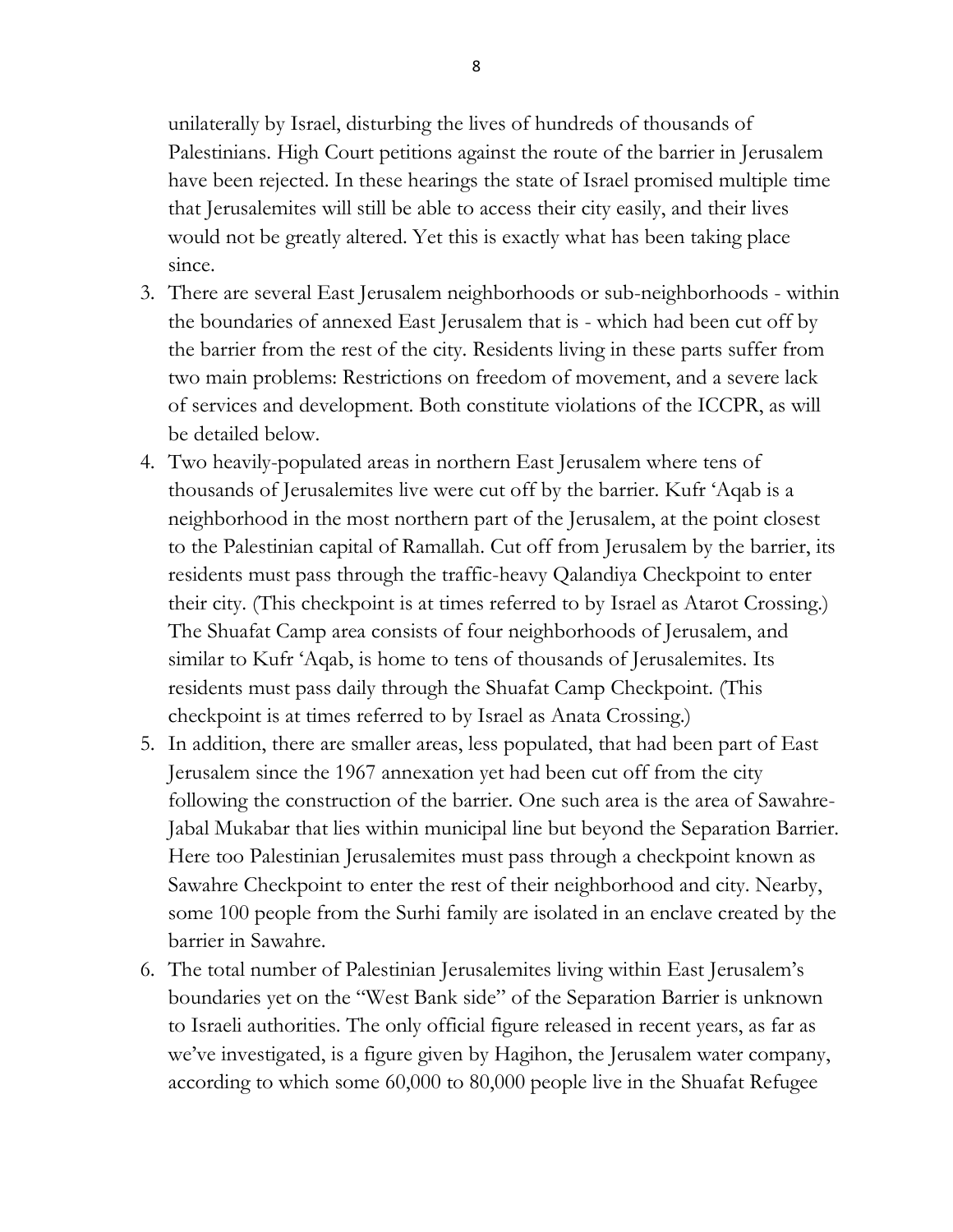Camp area alone (including the neighborhoods of Ras Khamis, Ras Shehade and Dahyat a-Salam). Local residents have told ACRI that these numbers seem suitable. Residents of Kufr "Aqab also speak of between 50,000-80,000 residents living there, though official estimates are lacking. These numbers would also include Palestinian with West Bank ID cards who reside in these areas. Their percentages are unknown, yet it seems that they constitute the minority, whereas the majority of Palestinians living in these areas have Israeli ID cards and are considered permanent residents of Israel.

7. On 10 July 2005, the government of Israel passed decision no.  $3873^2$ concerning the "Jerusalem envelope" area created by the route of the barrier, and the impact on lives of residents there. The decision promised to invest millions of shekels and much effort on the national and municipal level to promise ordinary life continues in these communities, for example by setting up offices of service provision at the checkpoints themselves and by building more schools. The majority of sections included in the decision had not been implemented to this day, more than 9 years after the decision was passed. Thus these communities suffer ongoing discrimination and violations of their basic rights.

#### **Checkpoints and freedom of movement**

8. As a result of the Separation Barrier in the abovementioned areas of Jerusalem, Palestinians freedom of movement has been significantly limited. Again it should be stressed here that these Palestinians are holders of Israeli ID cards entering their own city – not foreigners attempting to pass a border. Unwarranted limitations on freedom of movement exist in all checkpoints to varying degrees.

#### **8a) Time wasted at checkpoints:**

Waiting for hours on the way to a checkpoint and inside a checkpoint is one of the most striking results of the barrier and its checkpoints. ACRI"s researcher was at Qalandiya Checkpoint on 24 August 2014 and reported that it took car drivers more than an hour to pass through the checkpoint, including the traffic jams to and from.

 $2$  Government of Israel decision no. 3873 concerning the "Jerusalem Envelope" and the impact of the barrier on residents in Jerusalem, passed on 10 July 2005: <http://www.pmo.gov.il/Secretary/GovDecisions/2005/Pages/des3873.aspx>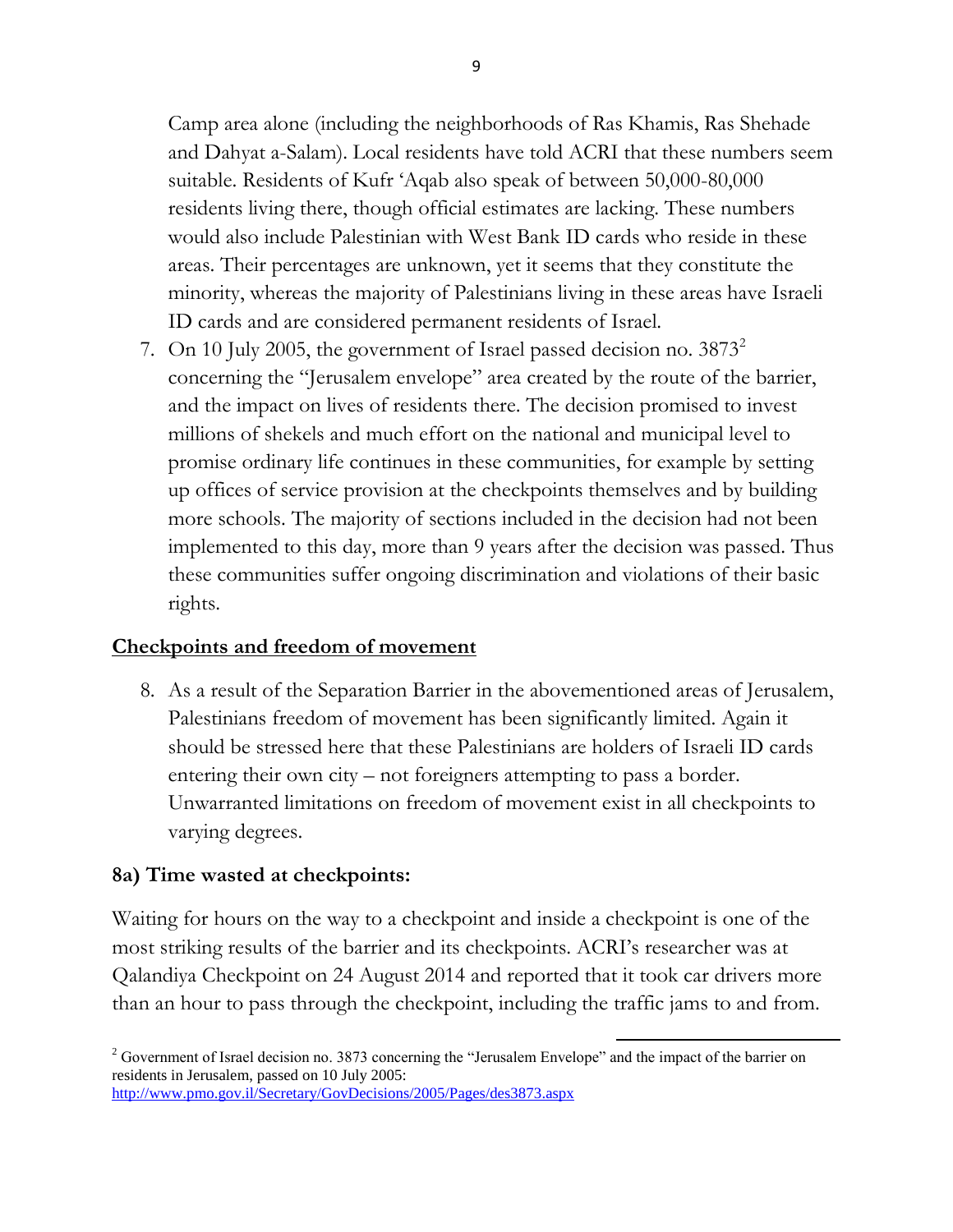This figure is consistent with about a dozen visits by our field researcher to Qalandiya throughout 2014, and consistent with accounts of the residents of Kufr "Aqab who pass through the checkpoint daily on their way to work, studies, family visits, etc. During a High Court hearing, the State had assured the judges that passing with a vehicle through Qalandiya would take no longer than 15 minutes at most.<sup>3</sup>

In the Shuafat Camp Checkpoint the situation is slightly better than at Qalandiya, in part because West Bankers are not allowed to pass through Shuafat but are allowed to pass through Qalandiya. Heavy traffic is reporter in Shuafat in the morning and afternoon hours, particularly along the single long road leading from the neighborhoods to the checkpoint. Residents report that in the morning the short drive could take roughly 30 minutes.

Palestinian Jerusalemites entering the city through other smaller checkpoints face a variety of obstacles. In Sawahre Checkpoints, for example, cars cannot simply drive through but rather face a complicated system of intercoms and several gates that need to be opened and closed by the soldiers.

It must be remembered that before the barrier was set up, any person living in these areas would have the choice to leave his or her neighborhood through multiple roads and entry ways, which have since been blocked off.

#### **8b) Security forces' misconduct:**

These checkpoints, used daily by Jerusalemites of all ages, are manned by various forces including regular blue police, border police, army police, and security guards who are civilians contracted by the Defense Ministry. Misconduct by these various forces and examples of ill-treatment are common place. These include yelling at Palestinians and insulting them, as well as "punishing" those who talk back or who make allegations against the soldiers by having them wait longer and subjecting them to lengthier examinations. Children report that soldiers in Shuafat and Sawahre sometimes ask to look through their schoolbags and require that the children empty their bags when being examined. In Shuafat, parents complained that Arab-speaking soldiers made sexual comments to their daughters as they passed through.

 $\overline{a}$ <sup>3</sup> HCJ 5488/04 Alram Regional Council et al v. State of Israel et al, paragraph 36 of Chief Justice Aharon Barak's decision.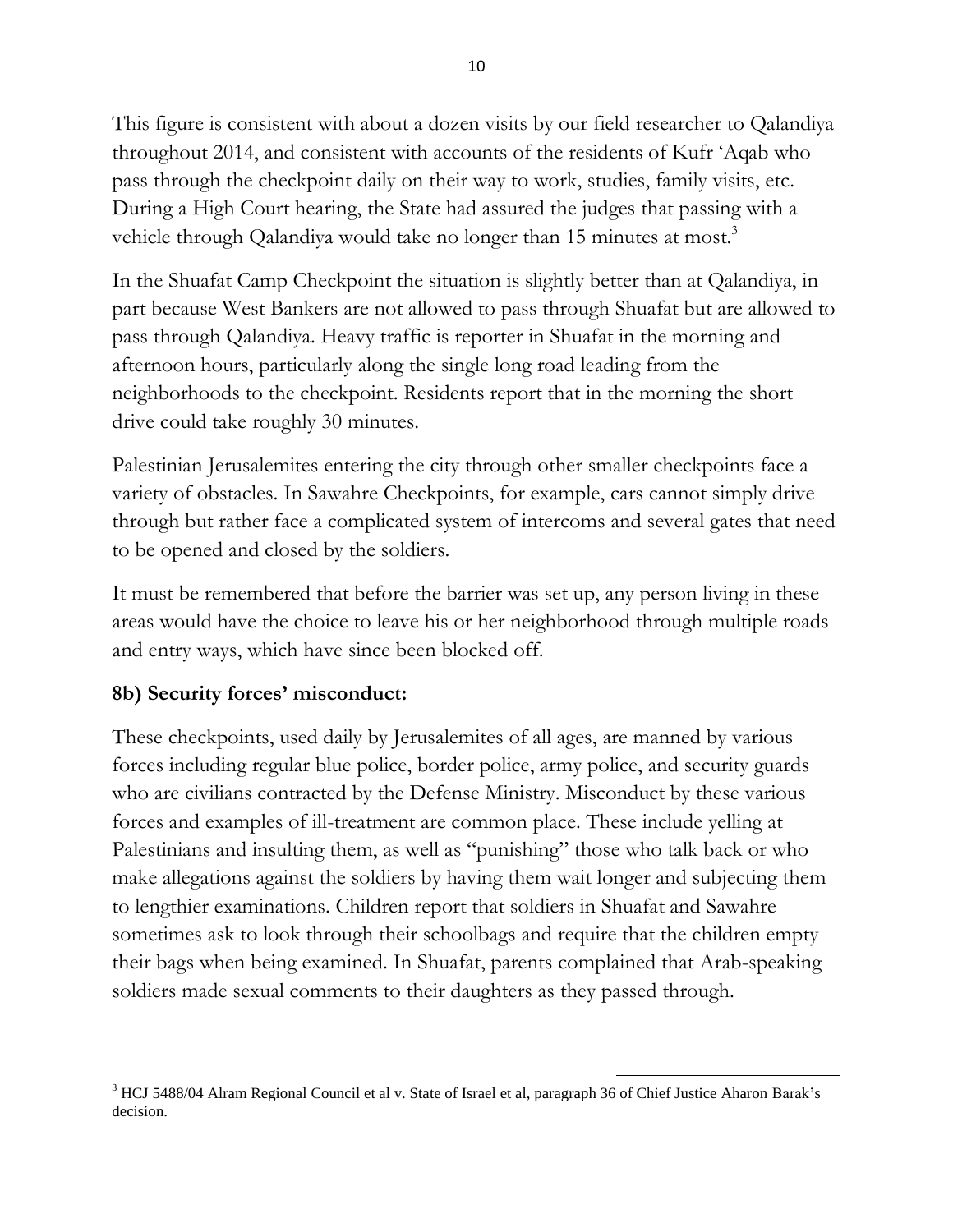With multiple forces manning checkpoints, it is unclear to Palestinians who is the relevant officer in charge of a misbehaving policemen or soldier. When trying to make a complaint to a higher-up figure they report that they are sent from one person to another, each claiming that it is not him but someone else they should turn to. Another result of the multiple forces on sight is that when policies are changed Palestinians do not know who they can turn to demand that they be reversed.

### **8b) Harmful policies:**

While having to pass through a checkpoint located inside a city is difficult in and of itself, new policies that come and go prove even more harmful. Twice in March 2014, for example, all Palestinian Jerusalemite men under the age of 40 were not allowed to pass through Jerusalem"s checkpoints on Friday because clashes between young Palestinians and Israeli police were taking place in Al-Aqsa mosque, which is located many kilometers away from the checkpoints. The police were apparently concerned that some would be heading to take part in the riots. Men reported that they were taken off from public buses at the checkpoints and told to go back home as they would not be allowed into the city. They tried telling the soldiers that they were on their way to work but were nonetheless not allowed to pass until the situation in Al-Aqsa quieted down. Hundreds of Palestinians who did nothing wrong were deprived for several hours of their freedom of movement.

Another example of a policy change relates to children. In general, all Palestinians over the age of 16 are required to present their ID cards when passing through a checkpoint. As sometimes it is unclear whether a teenager is older or younger than 16, soldiers at times ask minors to present a birth certificate. While the police have clearly stated that a copy a birth certificate is sufficient and should be demanded only of teenagers, ACRI had received reports from various checkpoints where soldiers forbid children as young as 7 years old from passing through a checkpoint until they come and present their original birth certificate. Children in these cases miss school days.

Another set of policies that harm freedom of movement and violate Palestinians' human dignity is carried out by the Israeli army DCO – District Coordination Office. In Sawahre Checkpoint (and different from Qalandiya and Shuafat), residents must be "registered" with the army in order to be allowed to pass through the checkpoint. Anyone not registered, including visiting family members, cannot pass through. Palestinian Jerusalemites living in that area report that gaining new permits to pass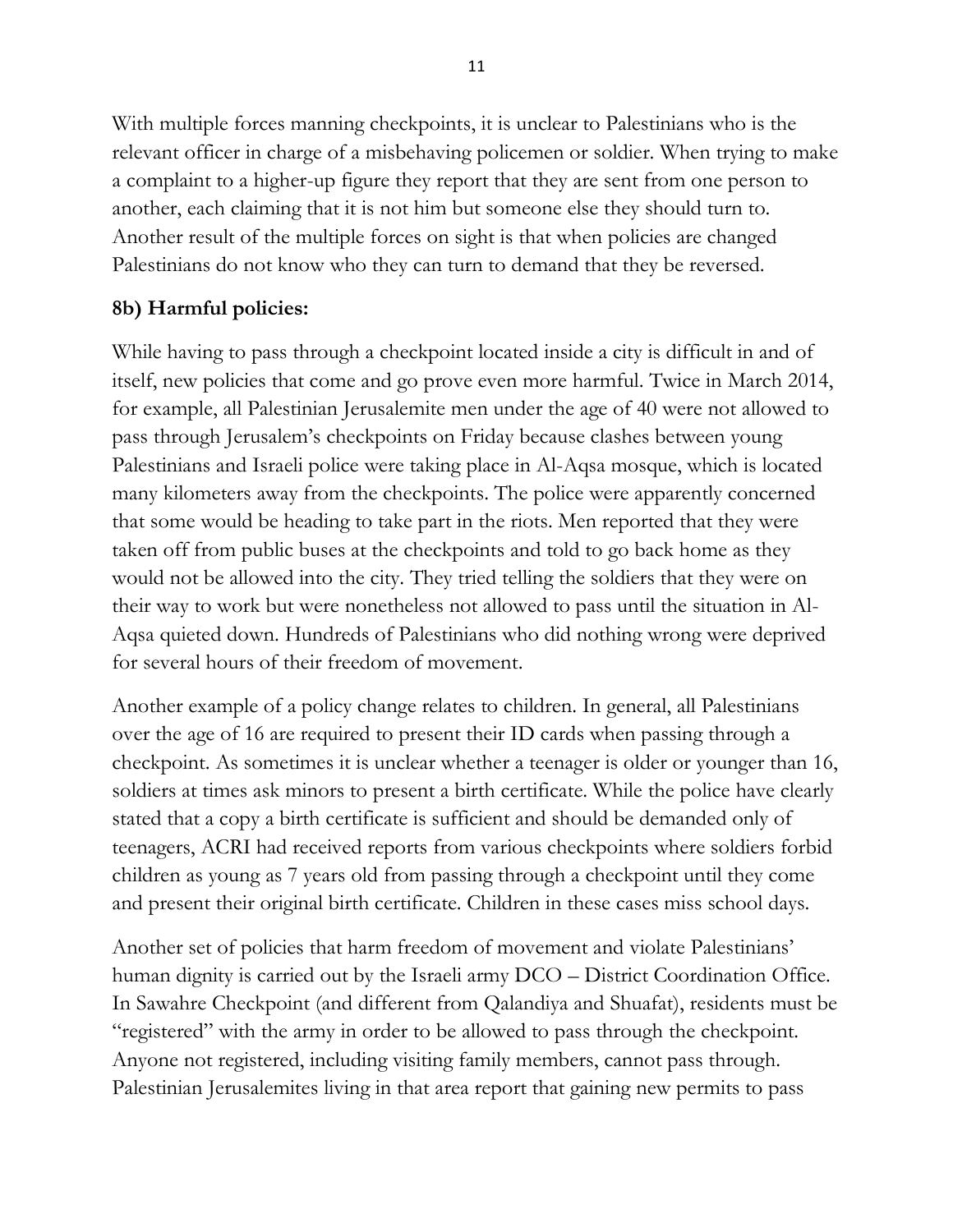through a checkpoint can take months if not longer. A new wife who moves into this area may have to wait for long months until given permission to pass through the checkpoint near her new house. A boy who turns 16 will similarly wait that his new ID card be registered. A family that purchases a new car may not be able to use the car for months until it is added to the army"s list. The result is that in these instances and others, long detours and winding roads that can take an hour or longer are used instead of the checkpoint situated only minutes away from one's home. Another problem unique to Sawahre Checkpoint is that cars cannot pass through the checkpoint at night.

In Qalandiya, a special lane was set up to allow smoother and faster passage of Jerusalemites using public buses. Despite promises that this lane would be opened from early morning hours till late at night, it is often closed off entirely. In July and August the lane was closed off for weeks.

### **8d) Emergency services and other medical needs:**

Another result of the barrier, one of great significance, is the harm to Palestinians" access to emergency services. Before the barrier, an ambulance and fire-truck could easily access these areas through multiple roads. With the construction of the barrier, many of these roads were cut off. An emergency vehicle allowed to pass through a checkpoint will be likely caught up in heavy traffic, with no alternative route to take. At times, such vehicles are not allowed into these neighborhoods without police escort, which according to the residents may never show up. On 24 August 2014, a boy fell from a rooftop in Ras Shehada, in the Shuafat Camp area, and was seriously injured. Residents told ACRI that they called for an ambulance yet an ambulance never showed up. Eventually they picked up the boy in their hands and took him to the checkpoint where an ambulance was waiting on the other side. By this they took the risk that unprofessional treatment of the boy and delay in reaching a hospital would cause him further harm. In April 2014, ACRI was told of a similar incident that took place in Sawahre Checkpoint.

If at some point in the future a great number of casualties would need to be evacuated out of these areas, as a result for example of a great fire or earthquake, having only one escape route out would prove detrimental and may cost lives. While the army had been asked by the residents to open more entry and exit points around Shaufat Camp Checkpoint and Qalandiya Checkpoint, this had never been implemented. The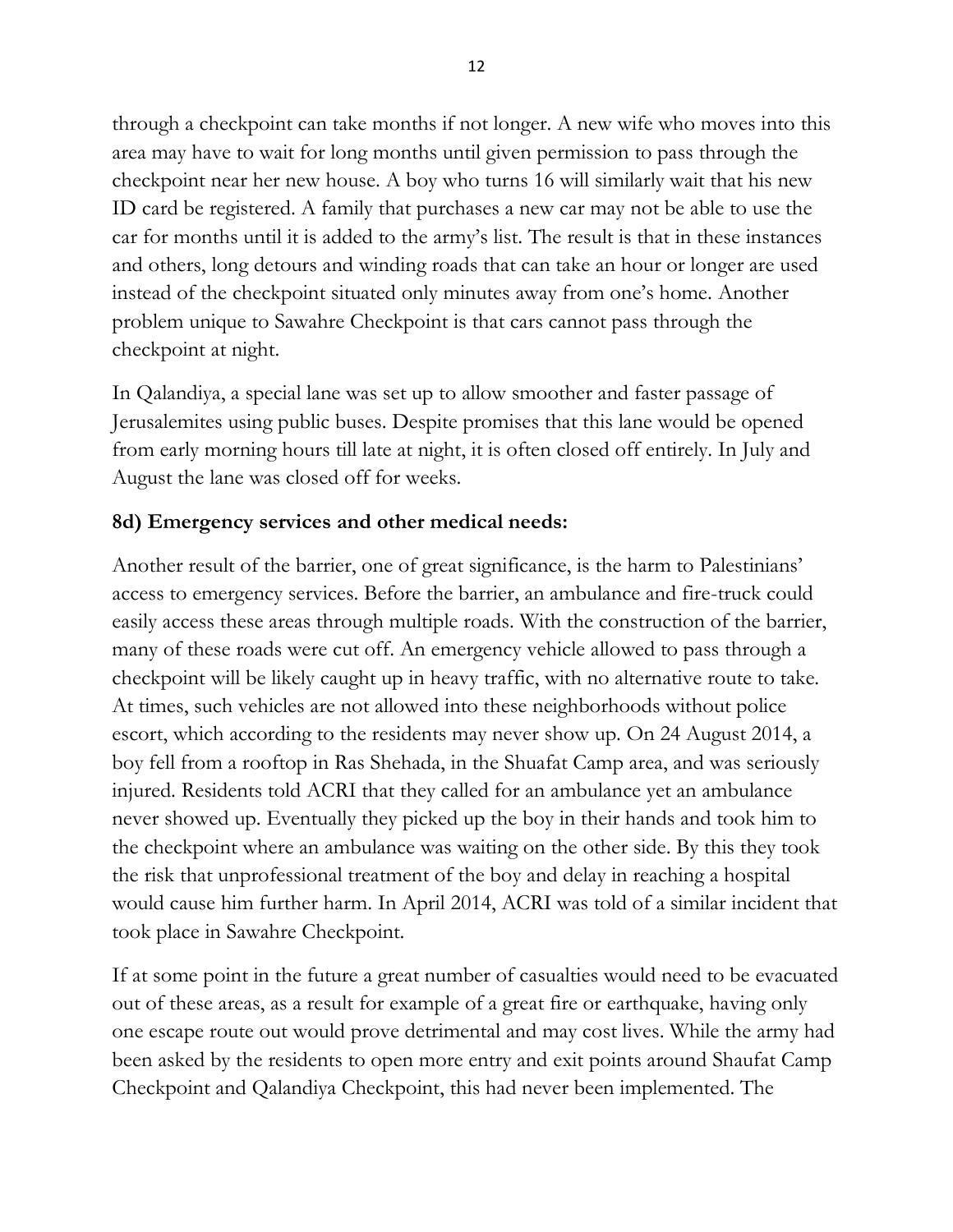abovementioned 2005 government decision offered concrete solutions to this scenario, which were never implemented.

Another aspect of freedom of movement is the difficulty of passage of ill people and disabled peopled. At Qalandiya Checkpoint, through which the largest number of people passes daily, the "humanitarian lane" is often closed even during times when it is officially meant to be opened for the benefit of people in wheelchairs and those suffering a humanitarian or medical condition. In a meeting that ACRI held in Kufr "Aqab in 2013 with mothers of children suffering from a combination of physical and mental disabilities, the women reported of great difficulties waiting for long periods of time with the children to pass through the crowded Qalandiya checkpoint by vehicle or foot. The women reported that before the barrier they would drive several times a week with the children to the nearby medical centers in Sheikh Jarrah neighborhood where they would receive treatment such as physiotherapy, which is crucial for the children"s development. Since the barrier was constructed, the way to Sheikh Jarrah through the checkpoint takes much longer and is more difficult, and as a result, the mothers were compelled to reduce the number of treatments per week. Such is the case also as far as many other needed medical treatments not offered beyond the barrier, or offered in a limited way, such as dialysis, fertility treatments, and more. Again, the 2005 government decision offered solutions to these foreseeable problems which had not been implemented.

#### **No-man's land, no enforcement**

- 9. Following the construction of the barrier, Jerusalem neighborhoods beyond the barrier began suffering even greater neglect than ordinary Palestinian neighborhoods. One key aspect was that law-enforcement in these areas dropped to near zero. Police seldom enter these neighborhoods. The result, not surprisingly, is growing crime that goes unattended.
- 10.The area of the Shuafat Refugee Camp suffers particularly from high crime rates. Drug dealing and arms selling are common place. Fugitives escaping trial in Israel or the West Bank find refuge there. During the first half of 2014, at least two murders and three armed robberies took place in the area. One murder was carried out in broad daylight on a main street. Police are completely missing from the streets, and residents themselves need to guard their properties and lives.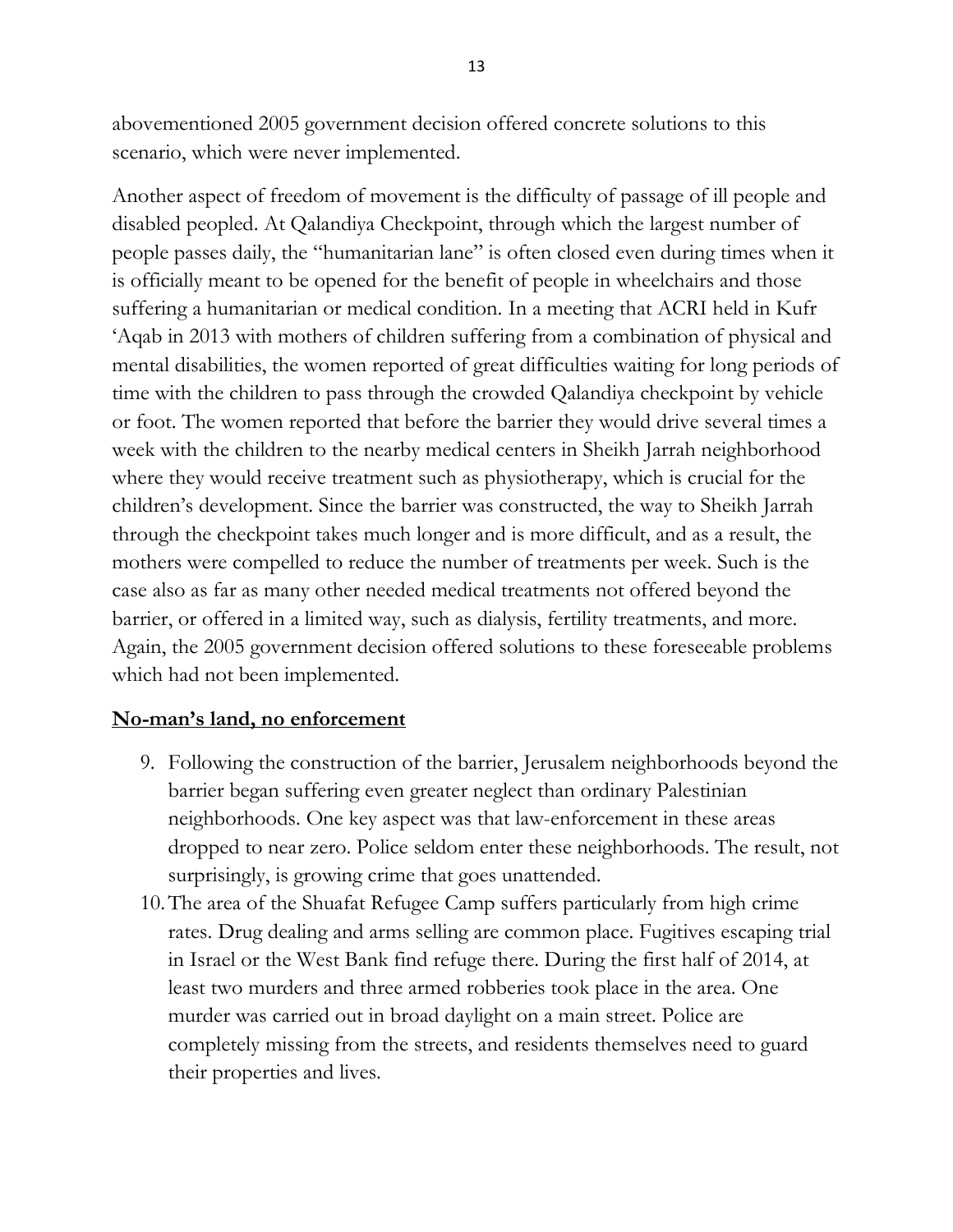#### **Planning failure and threats of demolition**

- 11.With the construction of the barrier, police and municipal workers no longer entered the neighborhoods to enforce building regulations. With a dire shortage of houses felt across East Jerusalem, high-rise buildings of 8-12 floors were quickly built beyond the barrier. Seeing that these areas lacked sufficient service provision and adequate infrastructure to begin with, the new buildings caused further strains on daily lives.
- 12.In November 2013, the Jerusalem Municipality plastered court-issued notices on 12 tall buildings in the Shuafat Camp area, according to which the municipality plans to demolish them as they lack building permits. It should be noted that the municipality had never planned that area, so permits could rarely be attained. Tearing down the buildings would leave hundreds of families with no roofs over their heads. As of August 2014, these notices were not implemented. Yet living in fear of home demolition is a punishment in and of itself. Neither throughout the 9 months that have passed since the notices were put up nor beforehand have Israeli local or national authorities made any comment claiming that they intend to plan this area, where tens of thousands of people today live in chaos. This, despite the fact that the neighborhoods are located within the municipal boundaries of Jerusalem as defined by Israel. The building chaos and the crime rates are two chief manifestations of how the barrier turned these areas into no-man"s-land.

#### **Neglect and lack of basic services**

- 13.As mentioned, the areas beyond the barrier have been severely neglected since the construction of the barrier. Here we"ll bring but three brief examples.
- 14. Schools: In the entire area of the Shuafat Refugee Camp, which includes four neighborhoods where several tens of thousands of people live, the Israeli authorities have constructed only one school, an elementary school for boys. In the area of Kufr "Aqab there are only two municipal schools, and in the other, smaller areas beyond the barrier there are none. While a 2005 government decision promised that more schools will be build,<sup>4</sup> nothing had been done since then. Thousands of children, including those as young as six-year-old,

 $\overline{a}$ <sup>4</sup> Government of Israel decision no. 3873 concerning the "Jerusalem Envelope" and the impact of the barrier on residents in Jerusalem, passed on 10 July 2005: <http://www.pmo.gov.il/Secretary/GovDecisions/2005/Pages/des3873.aspx>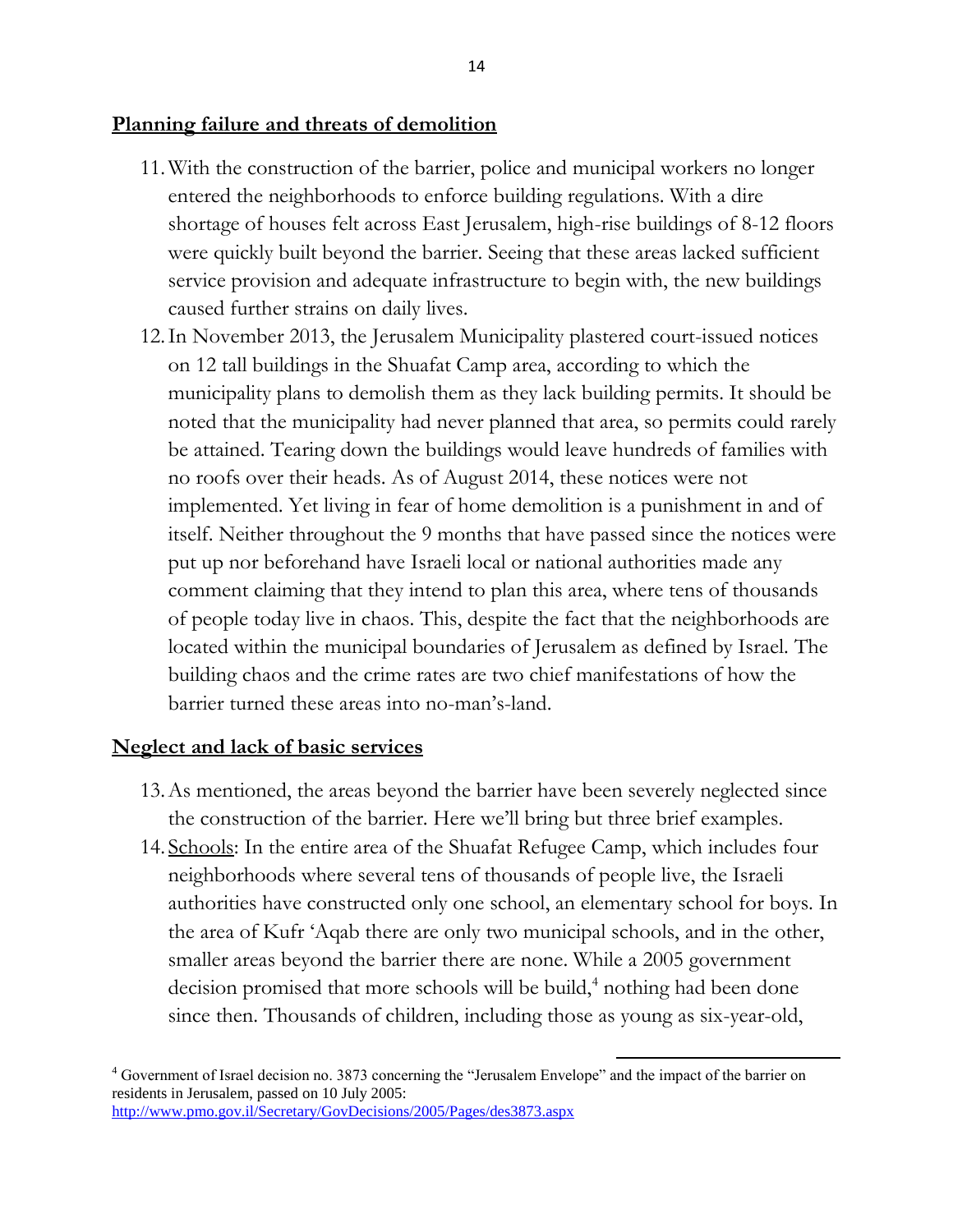travel through checkpoints to schools outside of their neighborhoods. This has had a grave effect on dropout rates

- 15.Garbage: Following the construction of the barrier, garbage collection services in Kufr "Aqab and the Shuafat Camp area were privatized, and so cleaning services are provided not by Jerusalem Municipality workers but by private contractors. Since then, massive garbage piles can be found all over, resulting in an environmental disaster. As in other matters, residents find themselves cleaning their streets themselves, doing the work of the authorities.
- 16. Roads: Nearly no budget has been given to road repairs and road developments in neighborhoods beyond the barrier. The results are dangerous potholes and roads that are never fixed. In 2012, the Defense Ministry carried out works on the barrier of Ras Khamis, a neighborhood next to Shuafat Refugee Camp. The result was real damage to the main road running along the barrier. The Defense Ministry refused to pay for fixing the damaged road, claiming that the Jerusalem Municipality is charged with road repairs in Jerusalem. Neither authority has fixed the damage to this day. Similar requests for road repair are habitually overlooked, as are request for creating new roads and routes in these areas. Development of roads is sometimes carried out by private residents, and at times this is done in a dangerous manner.

#### **Water crisis in Shuafat Camp area**

- 17.One last striking example the deterioration in the areas beyond the barrier and the ongoing discrimination residents suffer from is the provision of water to residents of the Shuafat Camp area, including the neighborhoods of Ras Khamis, Ras Shehade and Dahyat a-Salam. As explained above, basic infrastructure in the area was weak to begin with, and with the construction of the barrier, it cannot sustain in any way the growing population. According to the Jerusalem water company Hagihon, existing water pipes can sustain 15,000 residents, yet in reality some 60,000 to 80,000 residents rely on it.
- 18.In March 2014, water stopped running in most homes beyond the Shuafat Camp Checkpoint. The reason remains unclear to this day. A petition submitted by ACRI to the High Court<sup>5</sup> resulted in water resumption in April 2014 to many of the homes, though some homes still have no water, and other

 $\overline{a}$ <sup>5</sup> ACRI and residents of East Jerusalem petition Israeli High Court to restore water to neighborhoods beyond the barrier, 25 March 2014, ACRI website: <http://www.acri.org.il/en/2014/03/25/ej-water-petition/>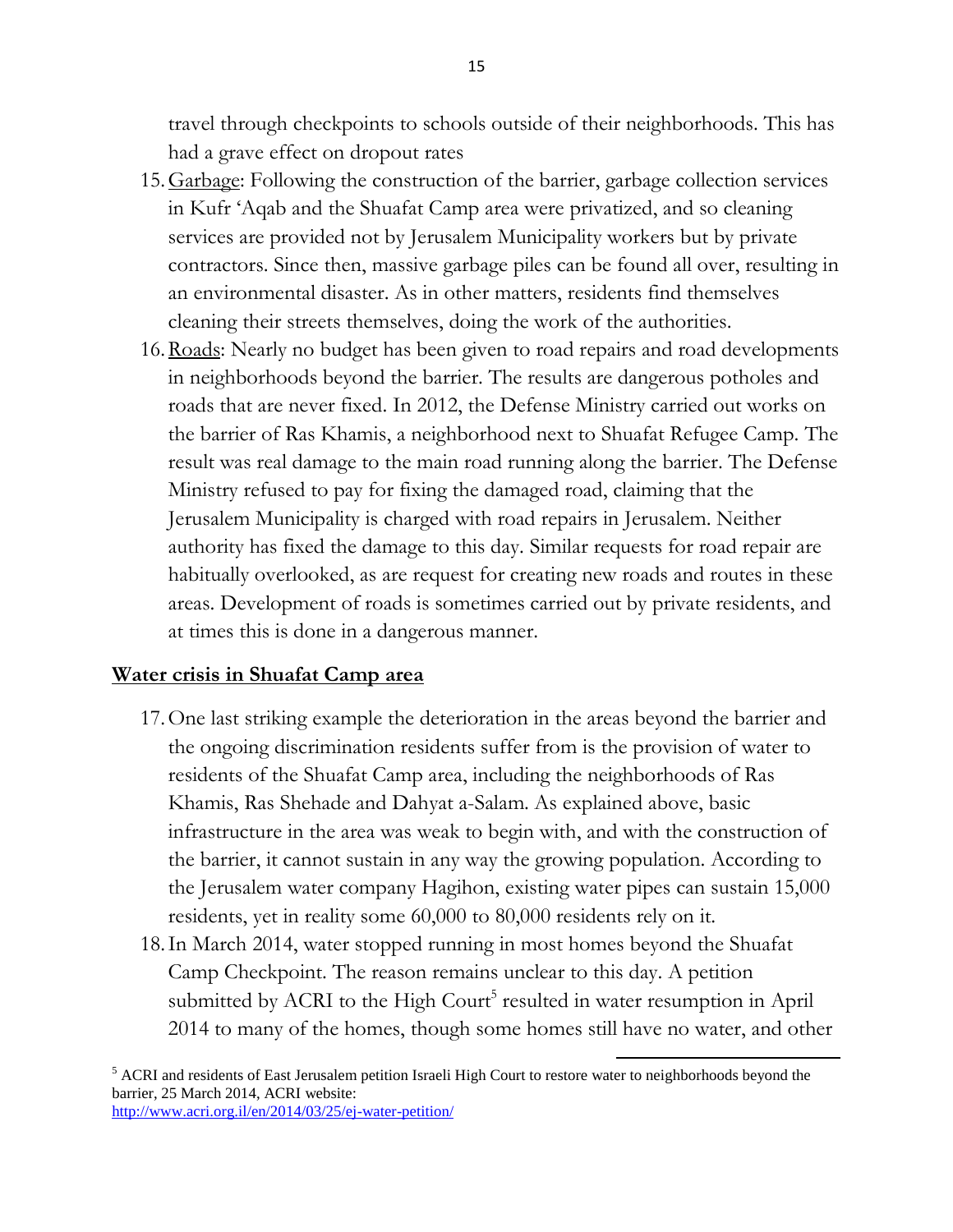receive water supply only several hours a day. This state of affairs was particularly difficult to handle during the hot summer months. At present we are waiting for the National Water Authority to present the High Court with a plan to stop the 6-month-long water crisis in the Shuafat Camp area. Without going into further details it should be briefly noted that connection to water and sewage is problematic in all Jerusalem areas beyond the barrier.

## **ILL-TREATMENT & DISPROPORTIONATE USE OF FORCE BY LAW-ENFORCEMENT OFFICIALS**

**Question 16** on list of issues

**Sections no. 384-388** of state report

#### **Article 2, Article 6, Article 9, Article 14 and Article 26** of the ICCPR

#### **Background**

- 19.In its recent report, the state proclaimed in sections 384-385, that police officers' ill-treatment and disproportionate use of force is viewed with the "utmost severity", adding that "Cases of alleged violence are investigated thoroughly and meticulously, using all means to exhaust the interrogation and bring to justice those found to be unnecessarily violent or acting in an unreasonable manner." Without referring to the situation in other areas, this description is far from the reality of Palestinians in Jerusalem, who constitute 37% of the city"s population.
- 20.In light of Israel"s ongoing occupation and annexation of East Jerusalem, intense hostilities are inherent to the relations between Palestinian residents of Jerusalem and the police, including Border Police. The Israeli police typically enter Palestinian neighborhoods of Jerusalem as a paramilitary force to exercise its control, rather than to carry-out traditional law enforcement, i.e. to guarantee the safety and well-being of the residents. In other words, police are used in order to achieve the interests of the government or municipality, and are not used, for the most part, for the benefit of individual Palestinians" rights. One visible and emotional example of police exercising control and protecting the interests of the authorities is police escort for the purpose of home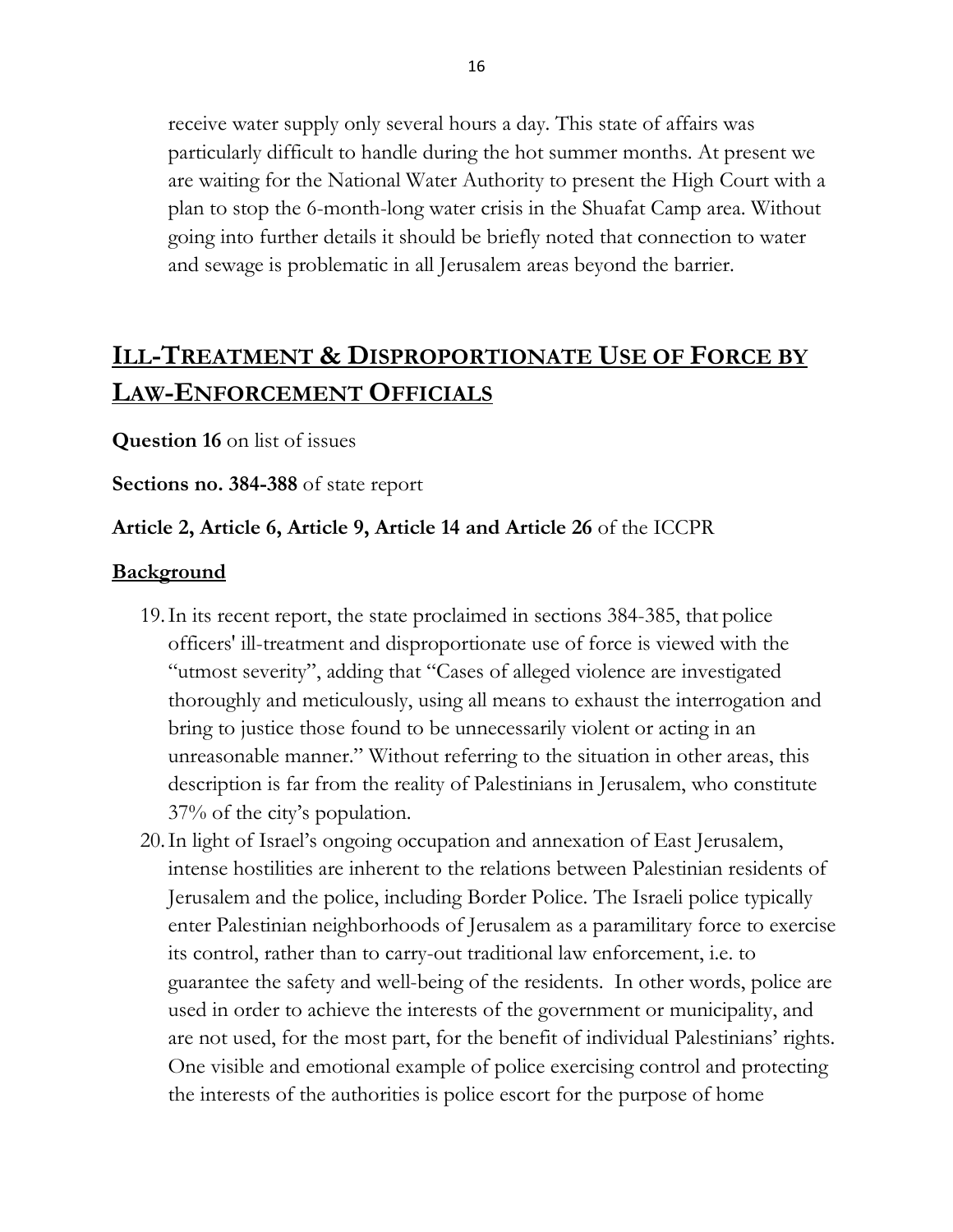demolitions, a wide-spread phenomenon unique to East Jerusalem.<sup>6</sup> Yet when there is an inner-Palestinian dispute over land, and the police and municipality are asked to assist, Palestinians report that neither the police nor the municipality come to their assistance.

- 21.Police enter Palestinian neighborhoods regularly to arrest Palestinians, often in the dead of night. Israeli authorities explain the police"s reoccurring raids into various neighborhoods of Jerusalem as intended to curtail or preempt disruptions of public order, or alternatively, to arrest those suspected of harming, or planning to harm, Israeli Jews or Israeli security forces. Police patrol Palestinian areas where attacks against Israelis, especially attacks against settlers, have taken place them. By contrast they do not patrol Palestinian areas where inner-Palestinian violence and strife are commonplace.
- 22.Because Israeli police forces are used as a tool for controlling Palestinian society in order to enforce the occupation and annexation of East Jerusalem, there is great mistrust of the police. Inner-Palestinian conflicts and violence are often dealt with by the community itself. This state of affairs leaves Palestinian society in Jerusalem very vulnerable, with the weakest segments of society suffering most.

#### **Disproportionate use of force**

23.In recent years, ACRI has collected eyewitness accounts from well over one hundred Palestinians who reported of violent and at times even brutal conduct by the police in Jerusalem, in particular by the border police. Violence in East Jerusalem has included physical beatings of Palestinians by police. At other times the police excessively use riot-control measures such as teargas and sponge-bullets as will be described below:

#### **24a) Unlawful physical violence**:

Examples of unlawful physical violence by police personnel including unlawful beating, kicking and slapping are ample in East Jerusalem. In many cases this takes place during police raids into Palestinian areas and during arrests. In some cases police violence has led to injuries that required hospitalization, including of children and

<sup>&</sup>lt;sup>6</sup> The fact that many homes in Palestinian areas lack building permits and are therefore subject to the threat of demolitions is the result of the current Israeli policy that severely limits building and development in Palestinian parts of Jerusalem. Demolitions in West Jerusalem are often of illegal extensions to homes such as unauthorized balconies, whereas in Palestinian areas complete houses are regularly destroyed.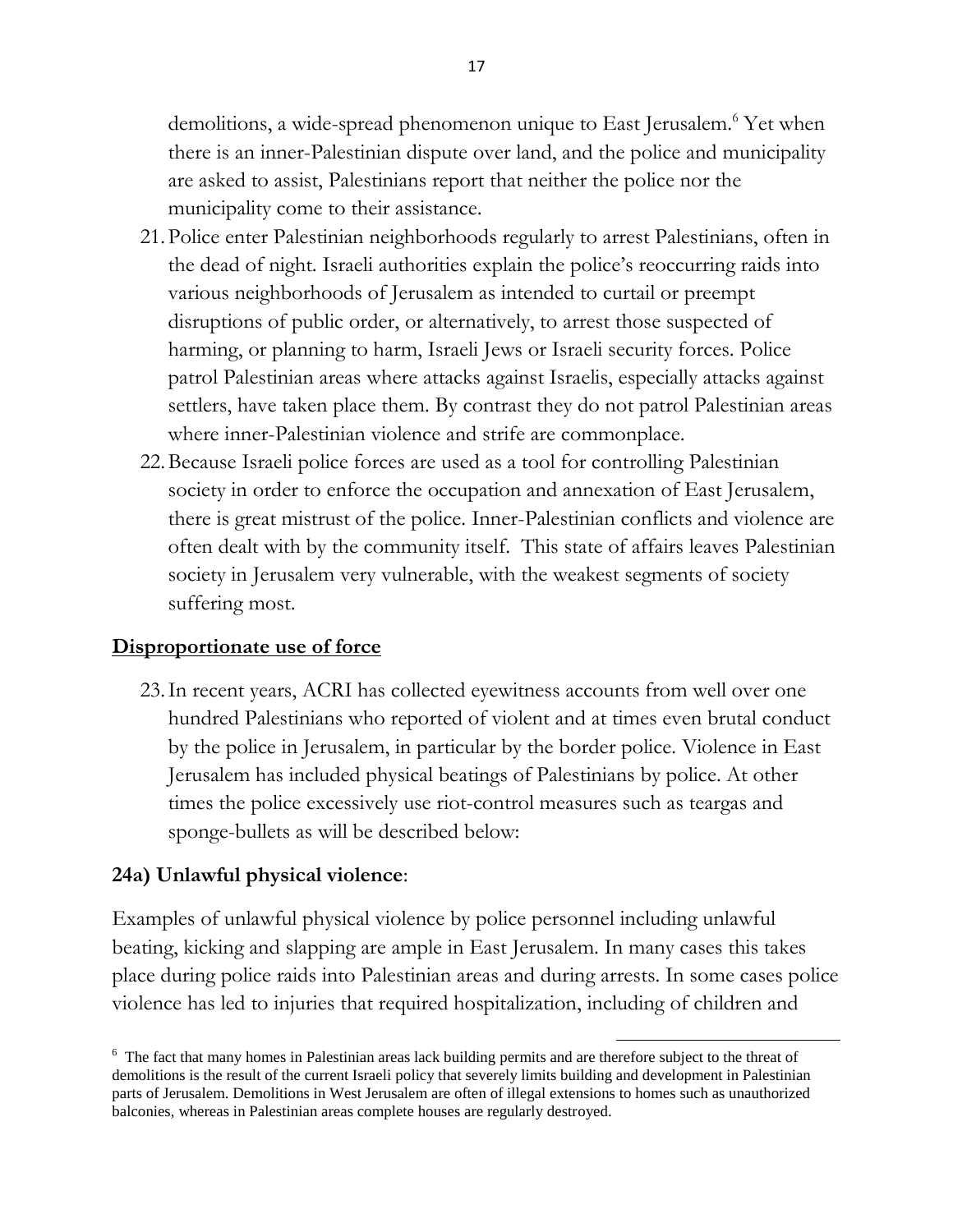teenagers. In a recent letter sent by ACRI to the National Police Commissioner on 16 July 2014,<sup>7</sup> several cases of violence were presented as examples of widespread violent behavior of police personal in East Jerusalem throughout the first two weeks of July 2014, a period of mayhem following the brutal murder by Jewish extremists of 16 year-old Mohammed Abu Khdeir from Shuafat, East Jerusalem. An example from the letter: "The three men testified that a number of police officers wearing face masks attacked them and beat them with 'crushing blows,' as they defined it, both on their faces and all over their bodies, to the point where one of the three Palestinians lost consciousness. They further testified that the officers continued to kick them even after they had been arrested and while they were being taken, handcuffed, in a police car to the station in Neve Yaakov. They were taken to the Hadassah Ein Kerem hospital, and 12 hours later their detention was extended and they were transferred to incarceration."<sup>8</sup>

#### **24b) Misuse of riot-control measures:**

When clashes between Palestinians and the police take place in Jerusalem, as happens on an almost weekly basis, riot-control measures are used by the police. Too often, they are used in a disproportionate manner or in violation of regulations. This leads not only to physical harm of Palestinians participating in protests and clashes, but also to Palestinian bystanders and to families living in close vicinity to flashpoints.

In the abovementioned letter sent to the police chief on 16 July 2014, ACRI brought forth accounts of excessive use of riot-control measures, such as the firing of spongecoated bullets aimed at people"s heads in violation of police firing regulations, which state that these should be aimed only at the lower body. From the letter: "ACRI received the testimony of T.S, a resident of Shuafat who was born with impaired eyesight and can only see with one eye. On the day of the funeral of the boy Mohammed Abu Khdeir, a bullet was fired toward T.S. and hit his healthy eye. The attempts to bring back his eyesight in the hospital failed, and he will be forced to continue living without a sense of sight."<sup>9</sup>

ACRI has also been following for years cases of massive tear gas usage in densely populated neighborhoods. In 2010 a baby from Issawiya, Mohammed Abu Sara, who

 $\overline{a}$ 

<http://www.acri.org.il/en/2014/07/16/ej-police-violence/>

<sup>&</sup>lt;sup>7</sup> Police Violence Against East Jerusalem Residents, July 16, 2014, ACRI website:

<sup>8</sup> Ibid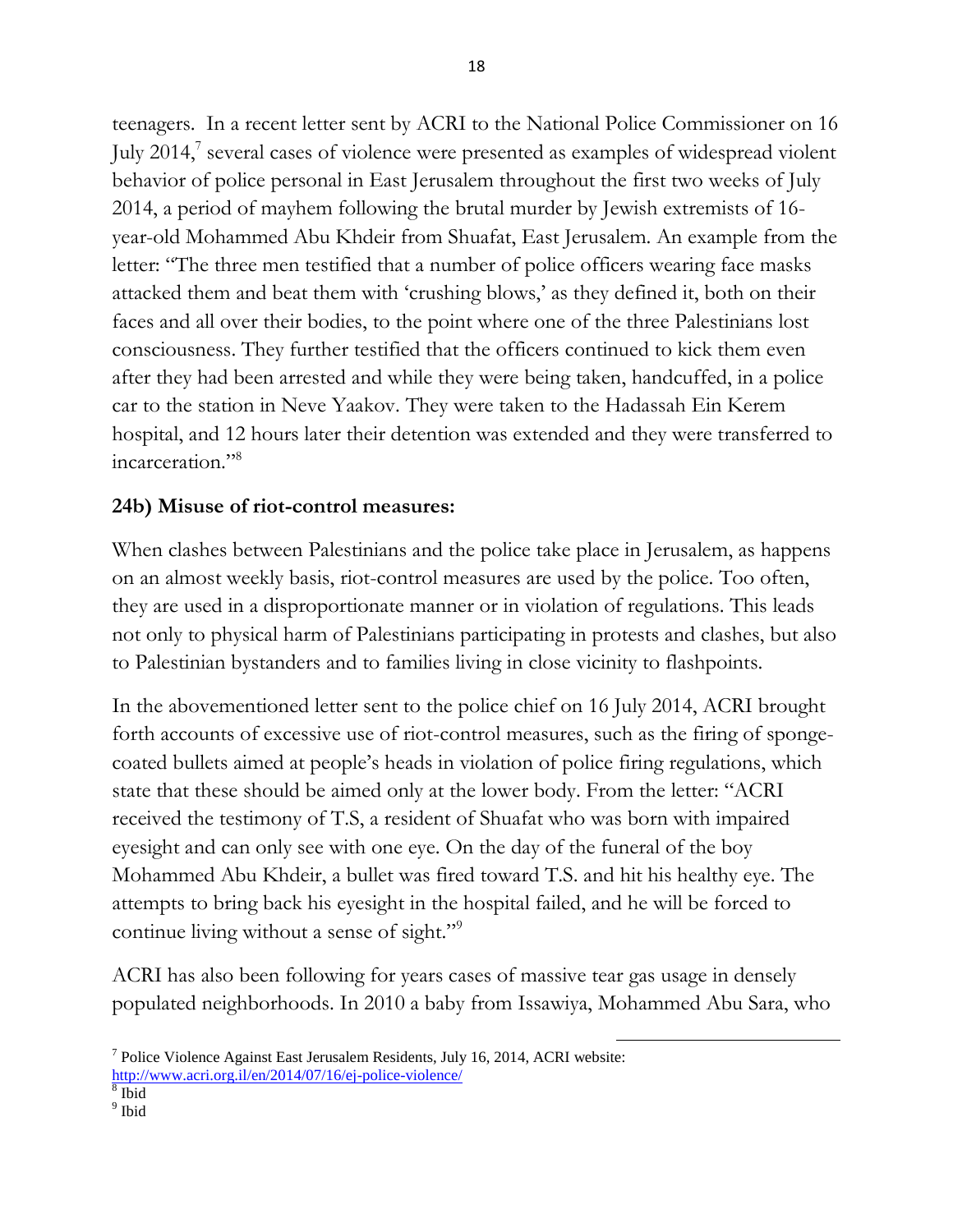had suffered from asthma since his birth, passed away. According to family accounts, this was the result of heavy teargas fired around the house, which is located at what had become a focal point of clashes with the police. At the time, ACRI demanded that the police stop using teargas excessively in densely populated areas. In July and August 2014 the police fired many teargas canisters in dense neighborhoods of East Jerusalem like Shuafat and A-Tur. Their conduct demonstrates that this request is at present not fulfilled, endangering life of innocent people, including new-born babies.

Lastly, in July and August 2014, police "skunk" cars sprayed foul smelling liquid toward dozens of residential homes and restaurants in many neighborhoods of East Jerusalem. To the best of our knowledge, the Israel police have never applied the "skunk" in such an intense manner in a populated urban area. In ACRI"s letter on this issue<sup>10</sup> eyewitness accounts gave examples of "skunk" being at locations where riote had taken place earlier but at times when no riots were actually taking place. This riotcontrol measure seems to be used in Palestinian areas as a way to punish an entire society, and not to control riots as they are taking place. The smell stays on for days. Restaurant owners reported that they threw away kilos of contaminated food, and families have had to leave their homes for several days because of the stench.

### **24c) Masked policemen:**

Israel Police regulations clearly instruct that except under specific and unusual circumstances, police personal must be identifiable at all times. When identifiable, a policeman will likely think twice before acting not in accordance to law, knowing that charges can be brought against him. Without faces and names, policemen are simply a group of unidentified, unknown gunmen who cannot be made accountable. In East Jerusalem, arrests are too often carried out by masked police. In a letter sent to the national Police Chief on 25 August 2014,<sup>11</sup> ACRI gave examples of masked police forces carrying out arrests in various neighborhoods of East Jerusalem, carrying no name tags and acting violently.

24.The response of the national Police Commissioner to the various examples given in ACRI"s letter of 16 July 2014 was that all measures used by the police during these turbulent times were carried out "in a proportional manner and

 $\overline{a}$  $10$  Concerns of Excessive Use of Skunk Spray in East Jerusalem, 5 August 2014, ACRI website: <http://www.acri.org.il/en/2014/08/10/skunk-ej/>

<sup>&</sup>lt;sup>11</sup> Officers in Ski-Masks Carrying out Arrests in East Jerusalem, 25 August 2014, ACRI website: <http://www.acri.org.il/en/2014/08/24/ej-ski-masks/>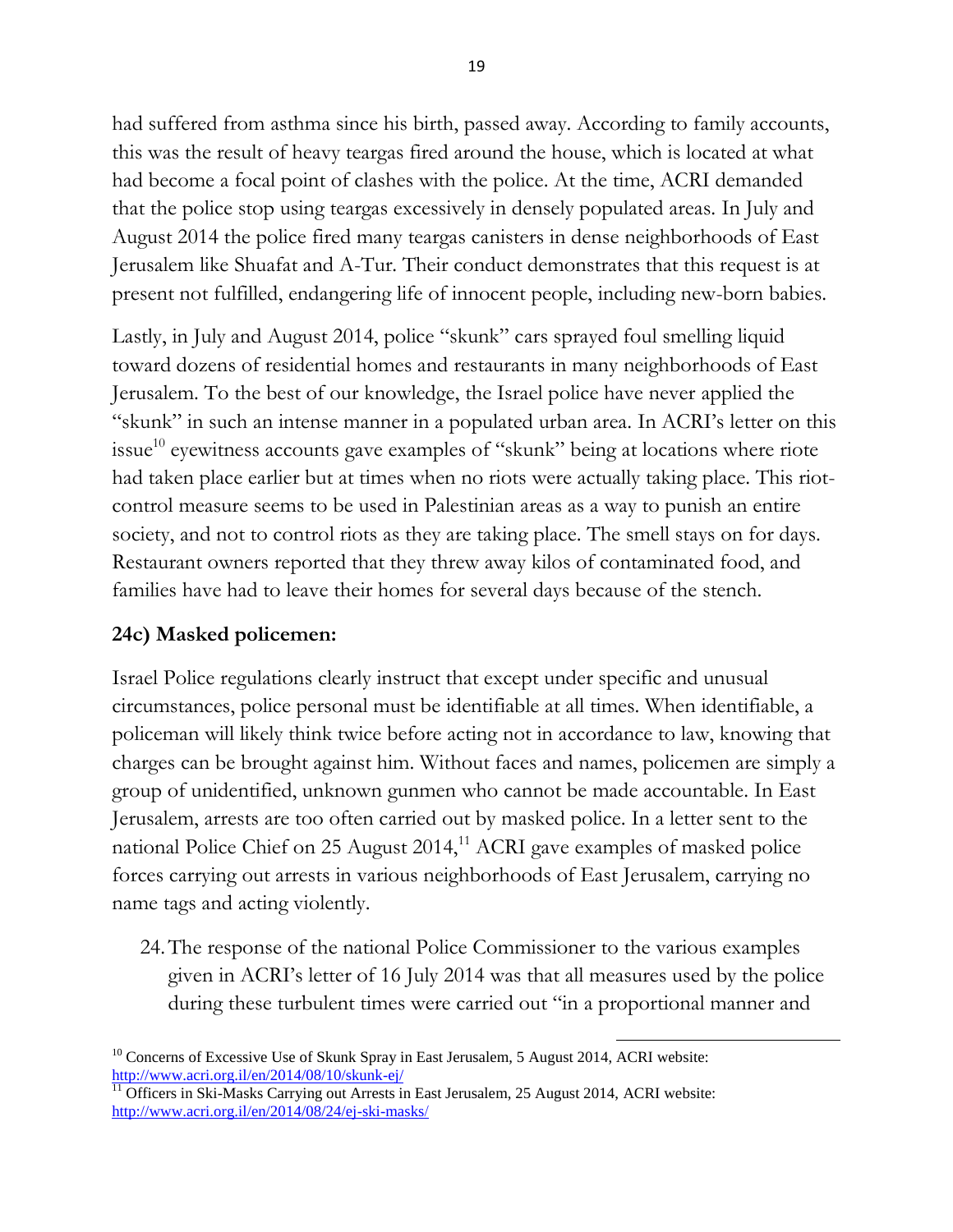included the necessary authorizations."<sup>12</sup> This response is characteristic of the manner in which the heads of the Israel Police and the Jerusalem District Police reply to ACRI"s detailed interventions. It should also be mentioned that in the case of ACRI"s letter of 16 July 2014, the Justice Ministry responded to our letter by requesting that the National Police legal advisors examine the allegations made, and reply in detail to each example given in ACRI's letter.<sup>13</sup>

25.It is important to note that there was a sharp increase in Palestinian violence and clashes in East Jerusalem throughout July and August 2014 in the backdrop of the murder of Jerusalem teenager Mohammed Abu Khdeir and the war in Gaza. Yet excluding the usage of the "skunk", all other examples given above are in principle not unique to this period of time but rather characteristic of police conduct, or rather misconduct, in East Jerusalem. Similar examples of beatings and unwarranted force can be given during quieter periods of time, though naturally during upheavals they are more widespread and therefore impact greater numbers of people.

#### **Lack of accountability**

- 26.In addition to the problem of excessive force used by the police, accountability is not appropriately upheld in East Jerusalem. Over the past seven years, ACRI has appealed on behalf of over a dozen Palestinians, who had filed complaints against violent police in Jerusalem yet whose cases were closed due to "lack of evidence" or "lack of public interest". In our appeals against the closure of the cases, ACRI showed why sufficient evidence existed in each individual case to file indictments against police officers. Most of ACRI's appeals were rejected. Only in one case were two policemen not only put to trial but also convicted and sent to prison.
- 27.To give an example of an appeal by ACRI that was rejected: In May 2013 ACRI was notified that its appeal on behalf of an Issawiya resident was rejected. His attack was documented, by chance, by a nearby home security camera. In the video, a copy of which was handed to the police, a car can be seen driving and then stopped by armed police near the entrance to the neighborhood. The driver is then dragged out of the car, pushed on the ground, and beaten multiple times by several police officers, while others stand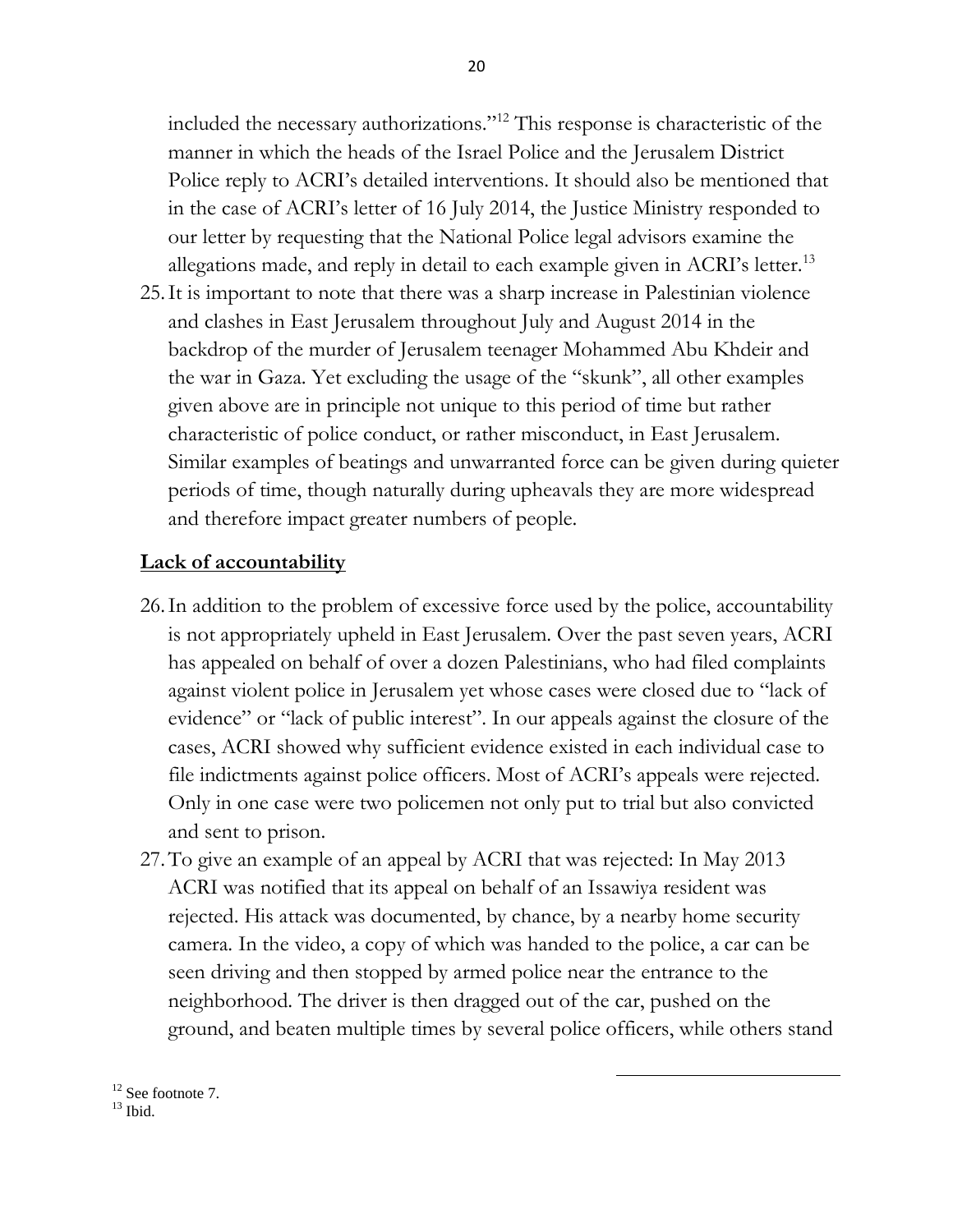around and watch. His complaint was rejected by the Department for Investigation of Police Officers under the pretext that "there is insufficient evidence to support the claim that an offense was carried out by police officers." The Justice Ministry stated as one reason for its rejection of ACRI"s appeal "the difficulty to identify the relevant officers". This, despite the fact that the place and date of the attack were not in question, and video evidence clearly showed an unarmed man being dragged out of his car so that police officers can severely beat him up.

28.The ongoing police violence toward Palestinians in Jerusalem, coupled with the lack of accountability, has resulted not only in enduring animosity between police and Palestinians but may be said to have harmed due process itself. ACRI"s experience is that Palestinians often refuse to file complaints against police officers as they do not believe that this will result in bringing them to justice. Even worse, Palestinians are concerned that filing charges against police personal would compel the police to file charges against the Palestinians themselves on grounds that they had taken part in riots or had tried to harm policemen. Thus, many instances of police misconduct and violence are not examined by relevant authorities. This is a structural challenge to due process and police accountability in East Jerusalem. Nevertheless, from testimonies collected by ACRI and from repeated media accounts, a clear picture is painted of ongoing police violence.

#### **Impact on minors**

29.Particularly worrying are the effects of police misconduct and violence against minors. Police disregard some of the special protection provided by the law to children under the age of 18 during arrests and interrogations, and worse violence and intimidation are suffered by Palestinian minors in Jerusalem. A report issued by ACRI on this matter in June 2011titled "Violations of the Youth Law by the Israeli Police in East Jerusalem<sup>"14</sup> brings to light the effects on young boys in Jerusalem: "M. from Silwan, a neighborhood in East Jerusalem, was taken from his home at night, one day after his 12th birthday. He says that policemen employed harsh violence against him. A marked change

<sup>&</sup>lt;sup>14</sup> March 2011 report: "Violations of the Youth Law (Adjudication, Punishment and Methods of Treatment) – 1971 by the Israeli Police in East Jerusalem". Researched and written by Atty. Nisreen Alyan. With assistance from Anne Sucio, Atty. Keren Tzafrir, Mahmoud Qarae'en of The Association for Civil Rights in Israel. <http://www.acri.org.il/en/2011/06/01/police-violations-of-rights-of-minors-in-east-jerusalem/>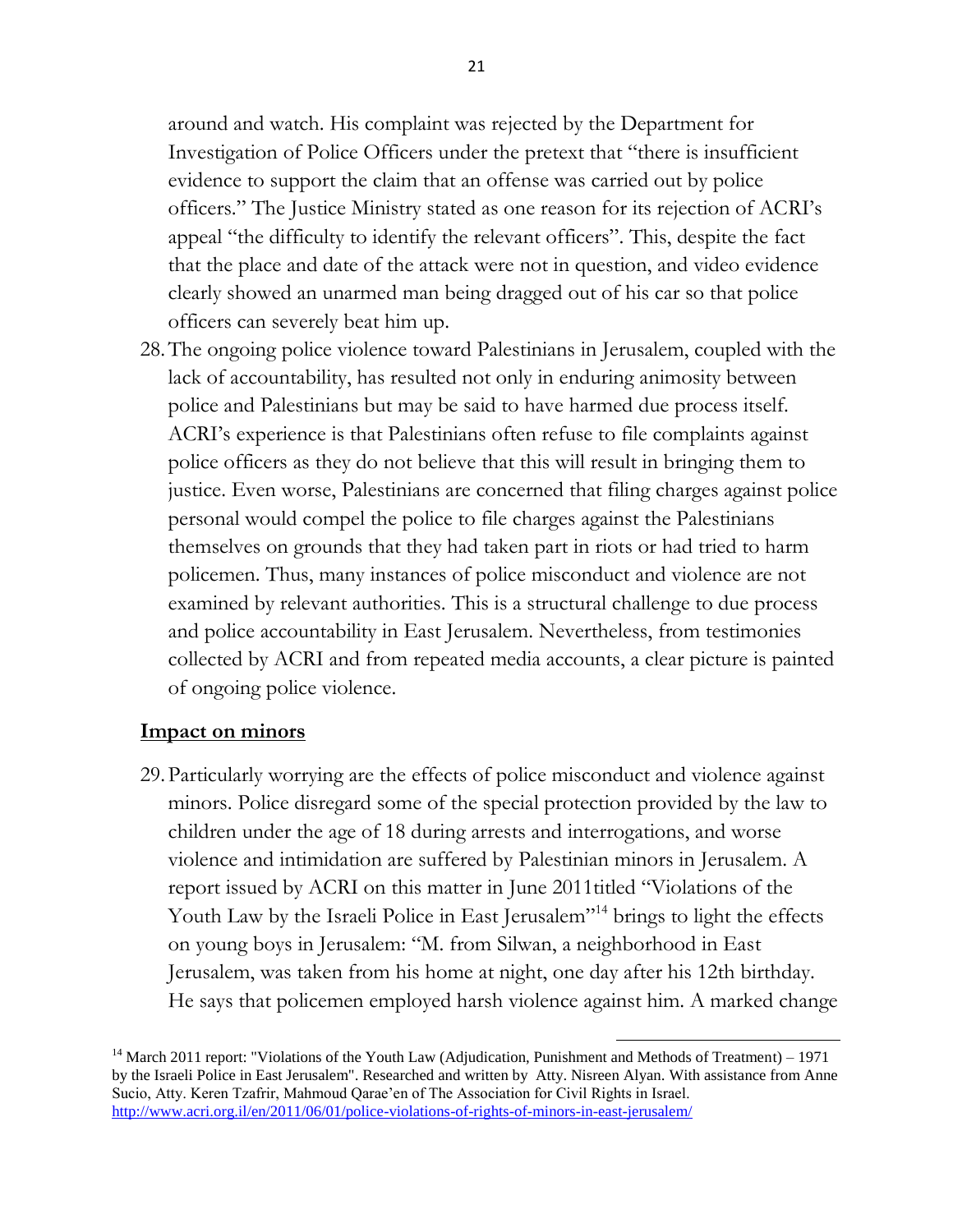in his behavior became immediately apparent following his arrest. Together with his parents, M. visited his family doctor, where he was diagnosed as suffering from insomnia, nightmares, nocturnal bed-wetting, excessive dependence on his parents, deterioration in school performance, violent behavior at home and outside, and stress-related signs including hair pulling, poor appetite, and disturbing thoughts. He was referred for neurological examination. M. met with a psychiatrist, who determined that he required urgent psychological care to deal with the trauma he suffered."

30.ACRI has met repeatedly with representatives of both the Jerusalem Police and the Justice Ministry to try and ensure the full implementation of the Youth Law in East Jerusalem. This has resulted in small-step improvements. Palestinian minors in East Jerusalem are still treated violently too often. Our efforts have succeeded in stopping the interrogation of minors during night time, yet have failed to stop the common practice of arresting minors at home at night rather than summoning them for interrogation during the day. So minors in East Jerusalem are still arrested in night raids but their official interrogation begins only once it is daytime, as required by law. The State Comptroller, in his 2014 report, noted that while the Youth Law does allow the police to deviate from the norm of arrest and interrogation of minors under unusual circumstances, it is requested that the police ensure that these exceptions mentioned in the law are employed in a "careful and proportionate manner and are not turned into a norm."<sup>15</sup>

<sup>&</sup>lt;sup>15</sup> Israel State Comptroller Annual Report 2014, p.422.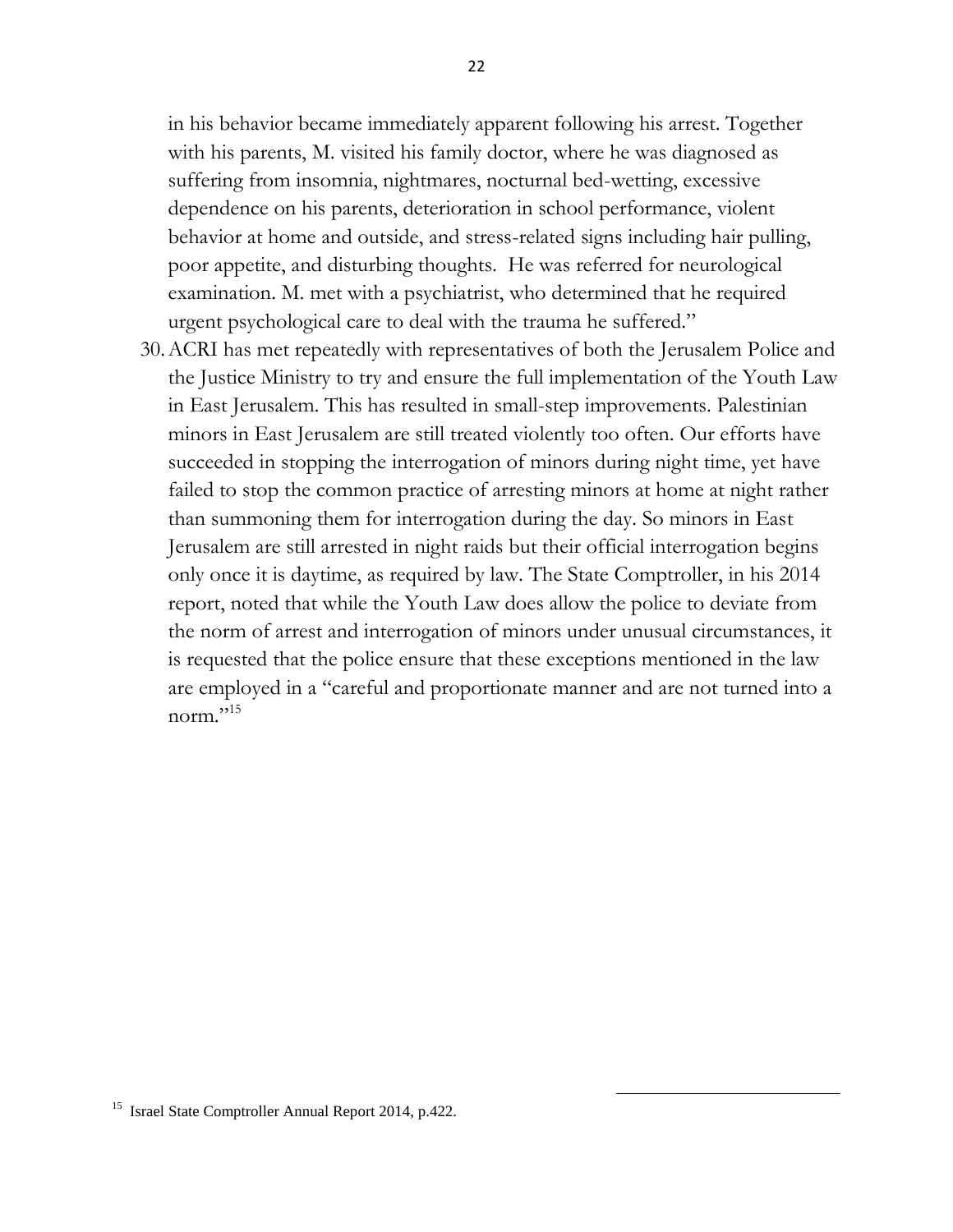## **SUMMARY AND RECOMMENDATIONS**

In this report we attempt to show the multiple ways in which the ICCPR is not implemented in relations to two issues: The situation of Palestinian Jerusalemites living beyond the Separation Barrier (yet within municipal boundaries), and the conduct of the police across East Jerusalem. These two issues are topics that ACRI has been closely following for years. The daily actions of Israeli executive bodies – be it the police, the army, the Jerusalem Municipality, and the various government ministries and departments – demonstrate time and again a clear lack of commitment to the full implementation of the ICCPR as far as Palestinians living in East Jerusalem are concerned. Examples supporting this claim are ample. No high-ranking Israeli official has made clear statements showing that the authorities plan to bring a significant change in policy relating to the two abovementioned topics.

Below is a list of several concrete policy changes that ACRI had demanded of Israeli authorities, which would enable the implementation of the ICCPR and provide protection for the rights of East Jerusalem"s residents. The list is not all-encompassing but rather includes some possible steps that can be taken by the relevant authorities, and which ACRI had put forth to Israel throughout the years.

### **A) Impact of the barrier in East Jerusalem:**

The Israeli government, the police, the army and the Jerusalem Municipality must all start taking serious steps in order to dramatically alter the situation in the neighborhoods beyond the barrier. More specifically, ACRI, after consulting with Palestinian residents of these neighborhoods, has suggested to the authorities that the following steps be taken:

• All checkpoints used by Palestinian Jerusalemites should operate in full capacity 7 days a week, i.e., whereby all lanes used by vehicles and pedestrians are opened and manned to allow freedom of movement and reduce existing waiting periods. Specifically, the lane in Qalandiya dedicated to Jerusalemites using public transportation should be opened from early in the morning till late in the evening, and the pedestrian "humanitarian lane" must operate regularly.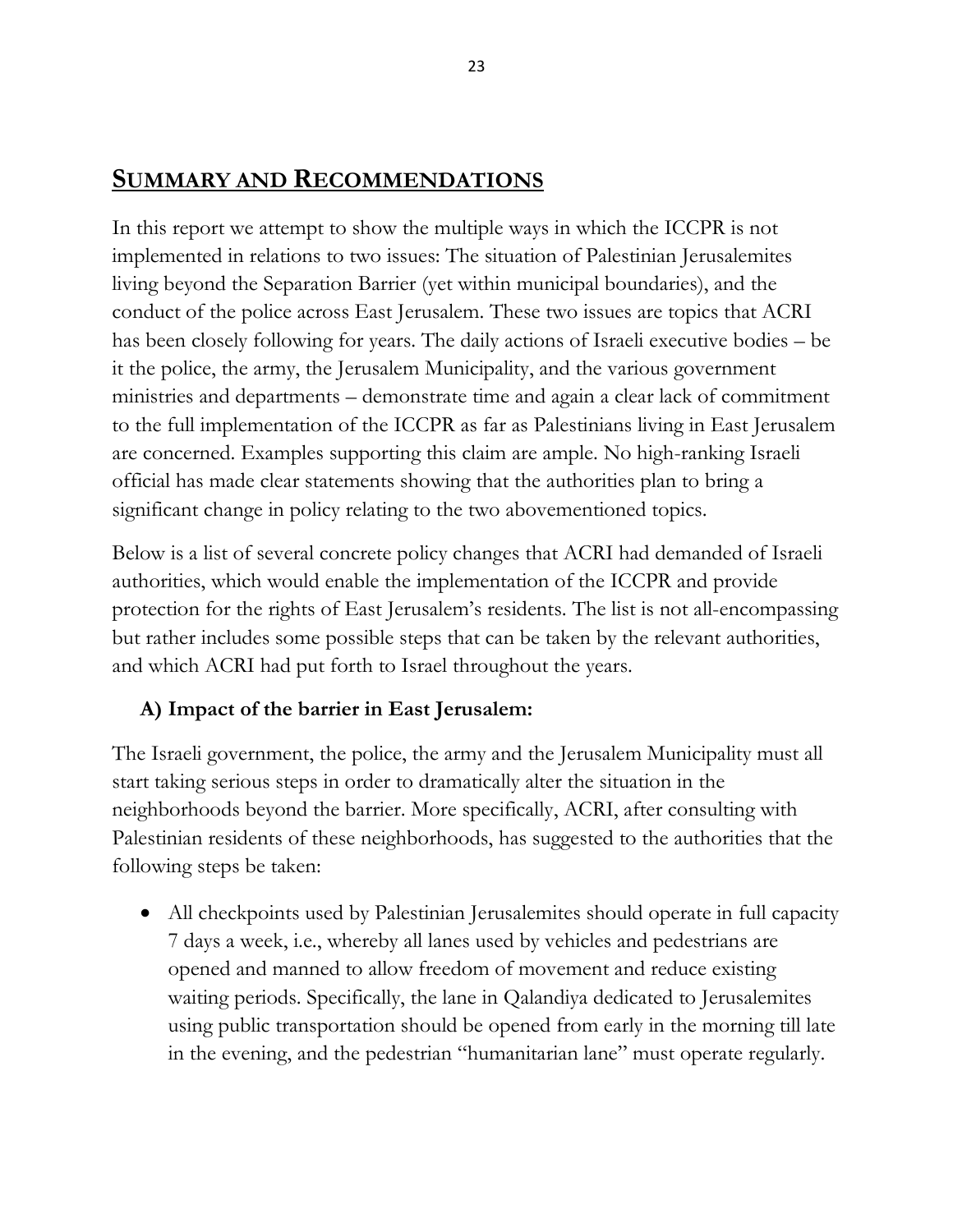- The army must find solutions to the problem of serious overcrowding at checkpoints. These include, in addition to operations at full capacity, the pavement of new roads in the area and the opening of additional checkpoints and gates for the usage of Palestinian Jerusalemites. This will assist daily life and also enable the entry of ambulances and fire trucks.
- Regulations prohibiting any form of harassment of passersby must be repeatedly presented to all personal at checkpoints as part of their ongoing training. Allegations alluding to the violation of these regulations must be thoroughly investigated. Any form of harassment and humiliation must be stopped and personal accused of misconduct must be punished and where necessary must leave the units manning checkpoints.
- The passage of children and teenagers should always be made easy. Soldiers should not ask for original birth certificates as a condition for passing through.
- The government must work to implement its elaborate 2005 government decision no. 3783 concerning the "Jerusalem envelope". This decision involves significant budget investment and cooperation with several government ministries, including education, welfare, health, transportation, infrastructure, and internal security. The implementation is necessary to overcome the huge gaps in basic service provision created following the construction of the barrier.
- The Jerusalem Municipality must stop discriminating against the residents living beyond the barrier and invest proportionately in these areas. The threats of home demolitions should be halted, as residents cannot attain building permits anyway.
- Hagihon water company should connect these areas to water and sewage pipes, particularly the area of the Shuafat Refugee Camp.

#### **B) Police in East Jerusalem:**

In order for the ICCPR to be implemented in East Jerusalem as far as police conduct is concerned, Israeli government and police commanders must be devoted to uprooting police misconduct. While the Israel Police code of conduct does by and large offer protection of rights, its implementation is partial when Palestinian Jerusalemites are involved. The Internal Security Minister and the National Police Commander who oversee the operations of the police must step up their involvement